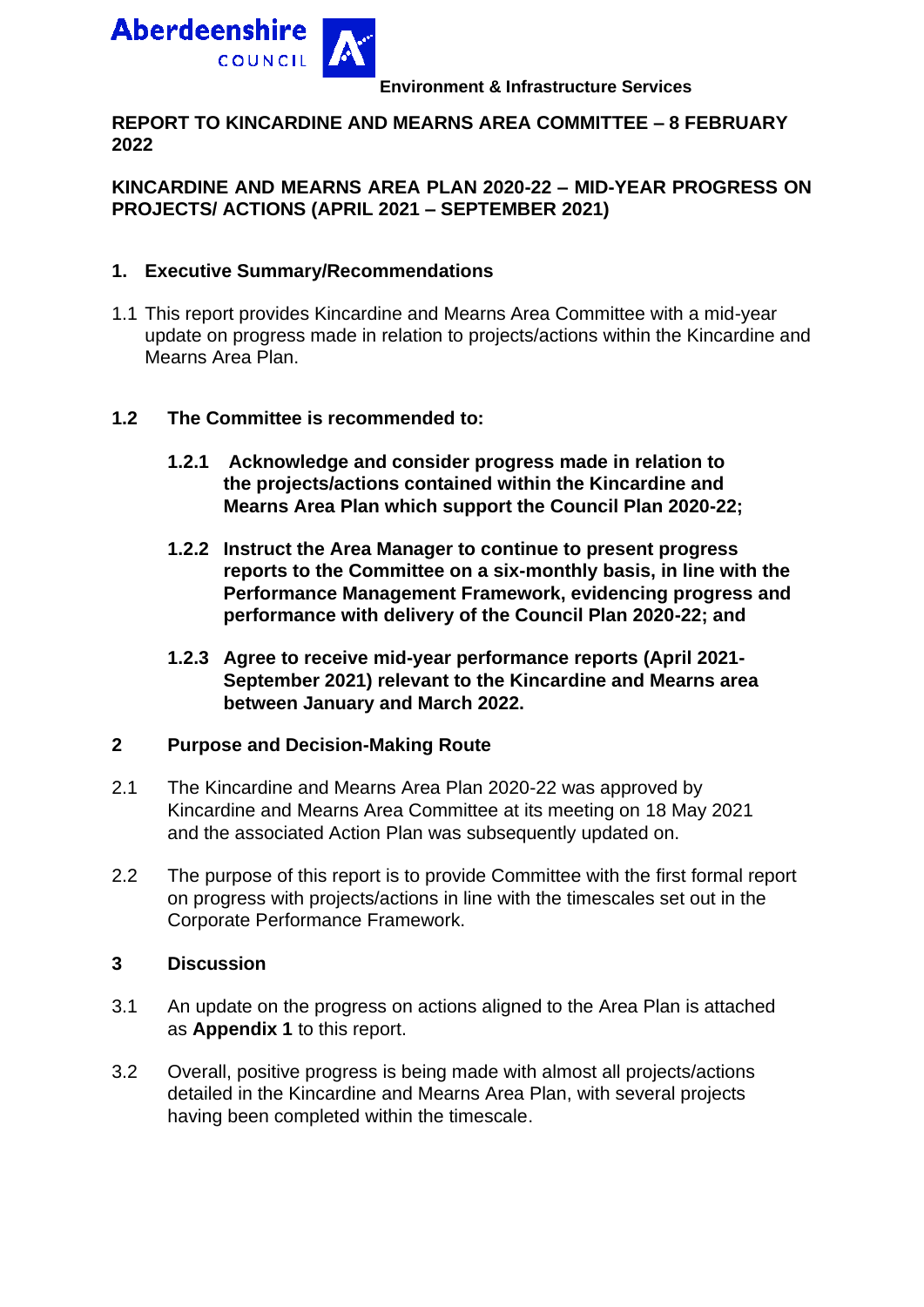- 3.3 Progress with a small number of projects is not as anticipated and the update confirms any mitigation where appropriate. The main reason for actions being overdue has been the impact of Covid-19 on service delivery.
- 3.4 Progress against local Health and Social Care Partnership (HSCP) service activities has been impacted by the continuing effects of the Covid-19 pandemic and other increased demands on the health and social care system locally. As demands return to more manageable levels updates from HSCP will be included in future reports.
- 3.5 On 21 September 2021, Area Committee approved the Area Performance Framework and associated performance indicators, proposed by Services, which will further enable the scrutiny of progress of both the Area Plan and "business as usual" activity. Area Committee agreed on 18 January 2022 to receive separate performance reports for each Directorate and to receive the first reports as outlined in the table below;

| <b>Directorate/Report</b>                                                  | <b>Indicative Area Committee</b><br>Date |
|----------------------------------------------------------------------------|------------------------------------------|
| Area Plan Update Report                                                    | 8 February 2022                          |
| Education & Children's<br>Services Area Performance<br>Report              | 8 February 2022                          |
| <b>Business Services Area</b><br><b>Performance Report</b>                 | 1 March 2022                             |
| Environment & Infrastructure<br><b>Services Area Performance</b><br>Report | 22 March 2022                            |

3.6 This, and future, performance monitoring reports are provided to assure and enable the Committee to monitor progress of delivery of the council priorities within the Kincardine and Mearns area, providing a balanced overview allowing elected members to form a judgement on performance and support improvement as required in line with the scrutiny remit of the Committee.

#### **4 Priorities, Implications and Risk**

- 4.1 This report supports the delivery of the three Pillars, the six Strategic Priorities and the key principles; right people, right place, right time; responsible finances; climate and sustainability; Community Planning Partnership Plans; human rights and public protection; tackling poverty and inequalities; digital infrastructure and economy.
- 4.2 The table below shows whether risks and implications apply if the recommendation(s) is(are) agreed.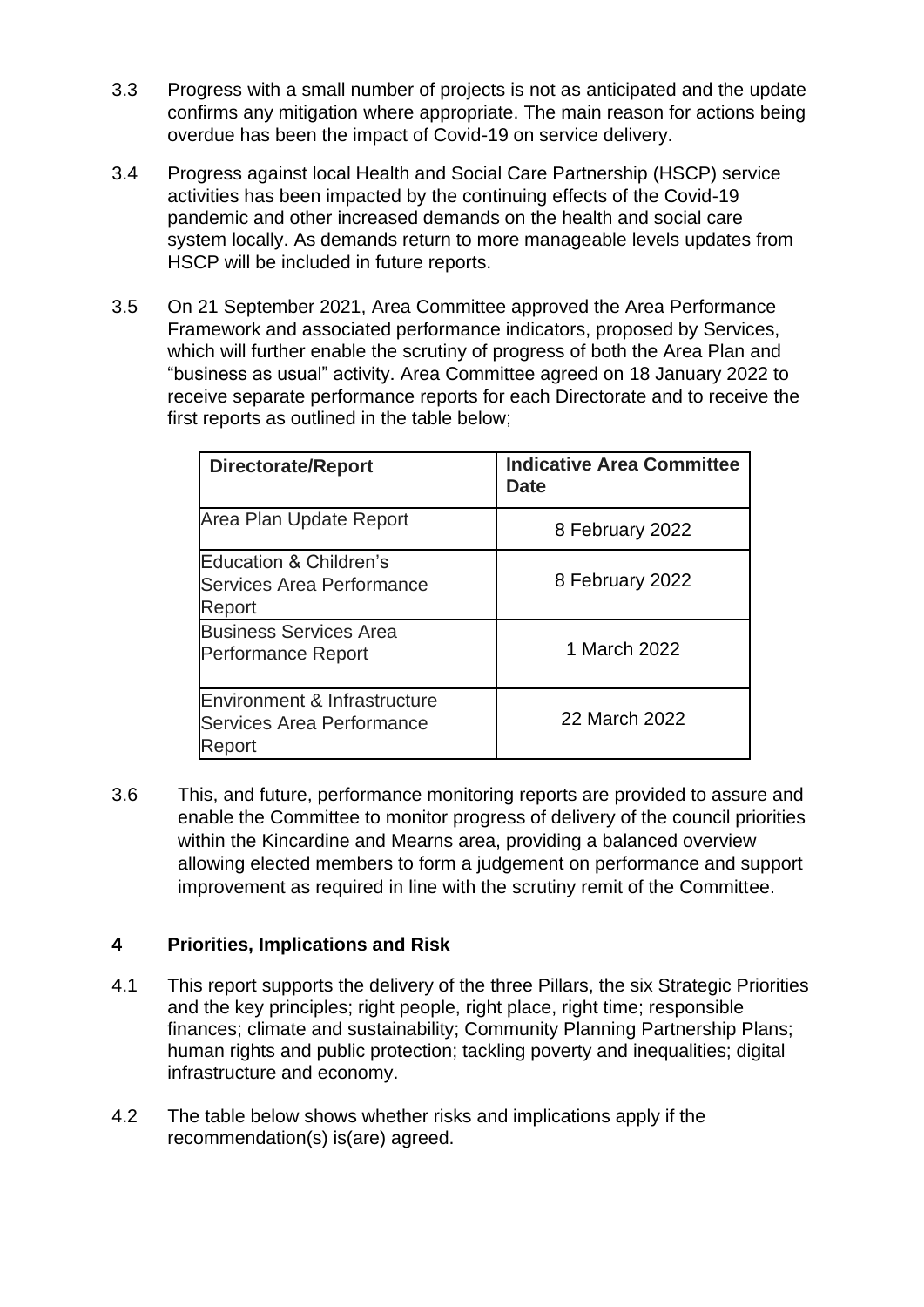|                                                                   |            |           | Item No: 09                |
|-------------------------------------------------------------------|------------|-----------|----------------------------|
| <b>Subject</b>                                                    | <b>Yes</b> | <b>No</b> | N/A <sub>age No: 102</sub> |
| Financial                                                         |            | X         |                            |
| Staffing                                                          |            | X         |                            |
| <b>Equalities &amp; Fairer Scotland</b>                           |            |           | X                          |
| Duty                                                              |            |           |                            |
| Health & Wellbeing                                                |            |           | X                          |
| <b>Town Centre First</b>                                          |            |           | X                          |
| Climate Change &                                                  |            |           | X                          |
| Sustainability                                                    |            |           |                            |
| <b>Children and Young People's</b><br><b>Rights and Wellbeing</b> |            |           | X                          |

- 4.3 There are no staffing or financial implications arising directly from this report.
- 4.4 An integrated impact assessment has been carried out at the screening stage (IIA-000260) and no further detailed assessments are required. This report is a high-level planning document and does not have any differential impact on any of the protected characteristics. Any service changes made as a result of this plan will be subject to separate reporting and integrated impact assessments carried out as appropriate.
- 4.5 No risks have been identified as relevant to this matter on a Corporate or Directorate Level. The registers can be viewed on the council's website - [Corporate Risk Register2021](https://www.aberdeenshire.gov.uk/media/26308/corporaterisks.pdf) (aberdeenshire.gov.uk) and Business Services [Directorate Risk Register](https://www.aberdeenshire.gov.uk/media/26309/directoraterisks.pdf) [\(aberdeenshire.gov.uk\)](http://aberdeenshire.gov.uk/)

#### **5 Scheme of Governance**

5.1 The Head of Finance and Monitoring Officer within Business Services have been consulted in the preparation of this report and are satisfied that the report complies with the Scheme of Governance and relevant legislation 5.2. The Committee is able to consider and approve this item in terms of Section B.1.1 of the List of Committee Powers in Part 2A of the Scheme of Governance as it may determine any matter that is specific to their Area not otherwise properly delegated to any other Committee.

#### **Alan Wood Director of Environment & Infrastructure Services**

Report prepared by: - Emma Storey, Area Committee Officer Date 27 January 2022

#### **List of Appendices:**

Appendix 1 – Mid-Year Progress on Projects/Actions (April 2021-September 2021)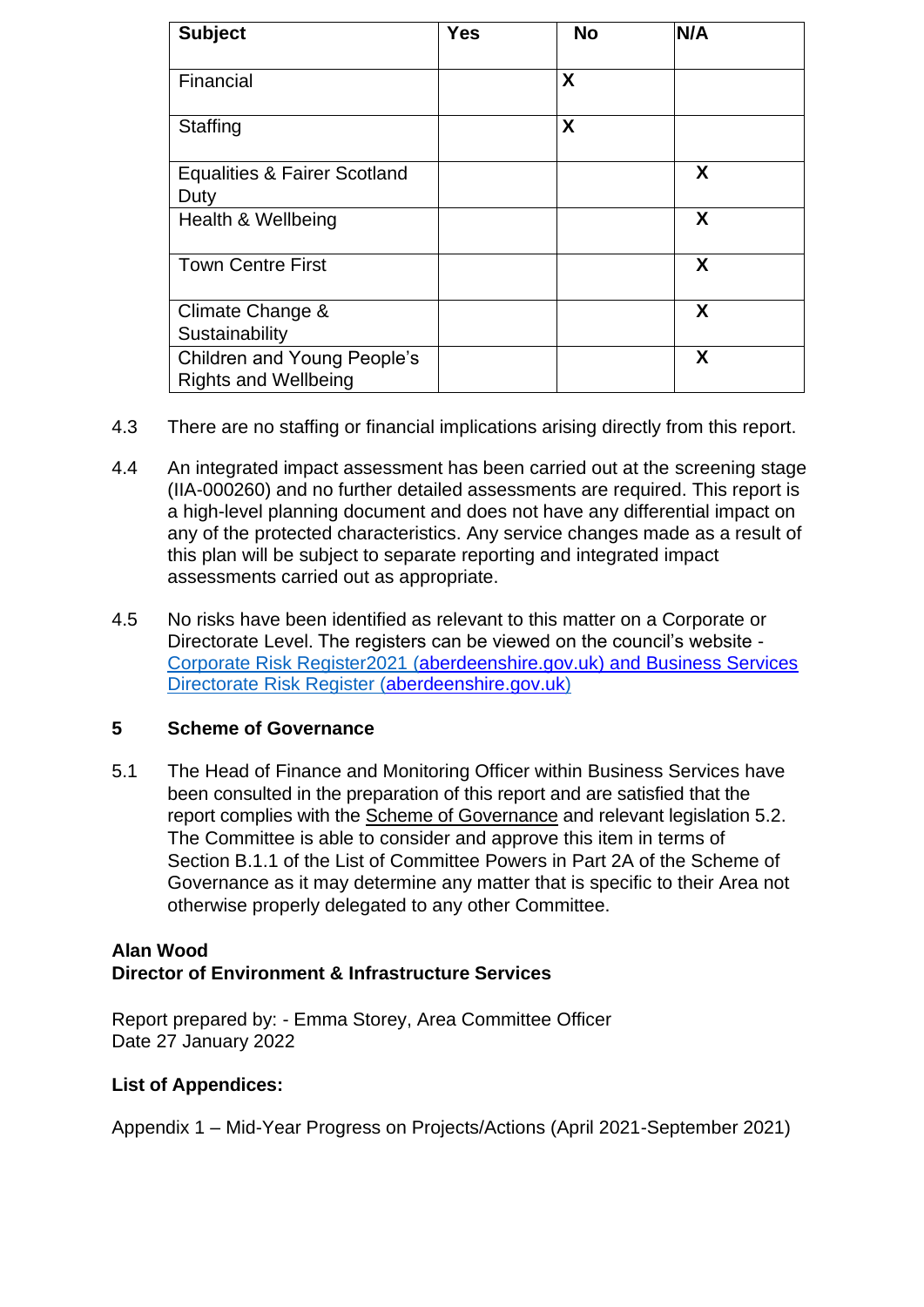# Appendix 1 **K&M AREA PLAN 2021-2023**

### Generated on: 01 February 2022



PI Status

Alert

**OK** 

 $\triangle$ 

Ø

 $\boxed{2}$ 

 $\mathbb{Z}^{\mathbb{Z}}$ 

Warning

Unknown

Data Only

|  | Long Term Trends     |   | <b>Short Term Trends</b> |
|--|----------------------|---|--------------------------|
|  | Improving            |   | Improving                |
|  | No Change            | ł | No Change                |
|  | <b>Getting Worse</b> |   | <b>Getting Worse</b>     |

# Risk Status Alert High Risk Warning

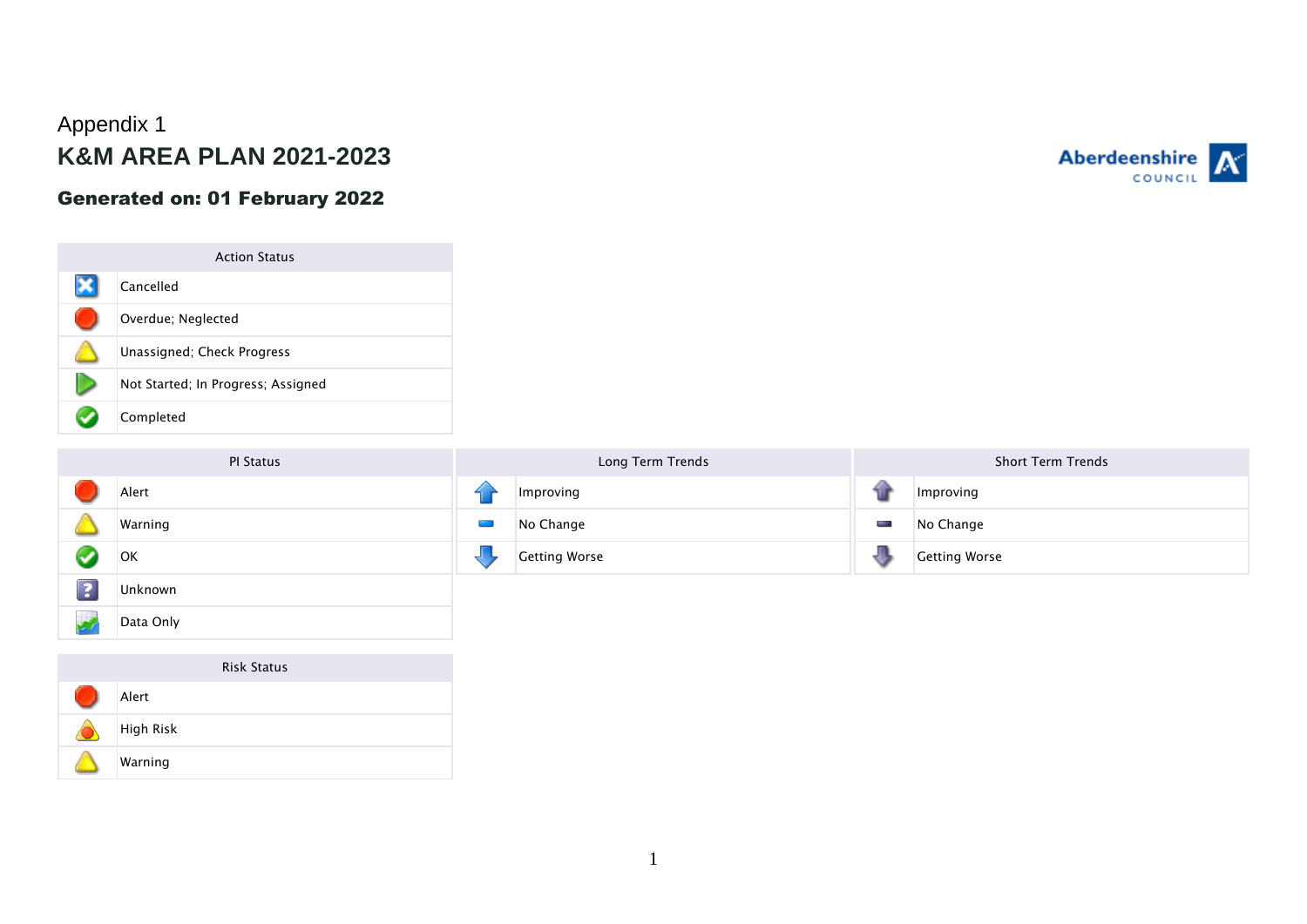

# **KINCARDINE & MEARNS AREA PLAN 2021-2023**

## **1. OUR PEOPLE- EDUCATION**

| 1. Our People: Education                                                                                              |               |                 |                 |                                                                                                                      |  |
|-----------------------------------------------------------------------------------------------------------------------|---------------|-----------------|-----------------|----------------------------------------------------------------------------------------------------------------------|--|
| <b>ACTION DESCRIPTION</b>                                                                                             | <b>STATUS</b> | <b>PROGRESS</b> | <b>DUE DATE</b> | <b>LATEST NOTE</b>                                                                                                   |  |
| Actions for the Strategic Priority of<br>Education which sits under the pillar of Our<br>People                       | In Progress   | 22%             | 31-Mar-2023     | <b>PARENT ACTION</b>                                                                                                 |  |
| 1.01 Develop the business case for a new Primary School at Stonehaven                                                 |               |                 |                 |                                                                                                                      |  |
| <b>ACTION DESCRIPTION</b>                                                                                             | <b>STATUS</b> | <b>PROGRESS</b> | <b>DUE DATE</b> | <b>LATEST NOTE</b>                                                                                                   |  |
| Develop the business case for a new<br>Primary School at Stonehaven                                                   | Completed     | 100%            | 31-May-2021     | This business was approved at full council                                                                           |  |
|                                                                                                                       |               |                 |                 |                                                                                                                      |  |
| 1.02 Assess options and progress delivery of increased capacity and improved facilities for Dunnottar School Nursery  |               |                 |                 |                                                                                                                      |  |
| <b>ACTION DESCRIPTION</b>                                                                                             | <b>STATUS</b> | <b>PROGRESS</b> | <b>DUE DATE</b> | <b>LATEST NOTE</b>                                                                                                   |  |
| Assess options and progress delivery of<br>increased capacity and improved facilities<br>for Dunnottar School Nursery | In Progress   | 35%             | 31-Jul-2022     | Assessment and options appraisal work continuing<br>alongside the development works for the new<br>School proposals. |  |
| 1.03 Improvements to Mackie Academy                                                                                   |               |                 |                 |                                                                                                                      |  |
| <b>ACTION DESCRIPTION</b>                                                                                             | <b>STATUS</b> | <b>PROGRESS</b> | <b>DUE DATE</b> | <b>LATEST NOTE</b>                                                                                                   |  |
| Improvements to Mackie Academy                                                                                        | Overdue       | 0%              | 31-Dec-2021     |                                                                                                                      |  |
|                                                                                                                       |               |                 |                 |                                                                                                                      |  |

**1.04 Removal of non-linked accommodation at Catterline School**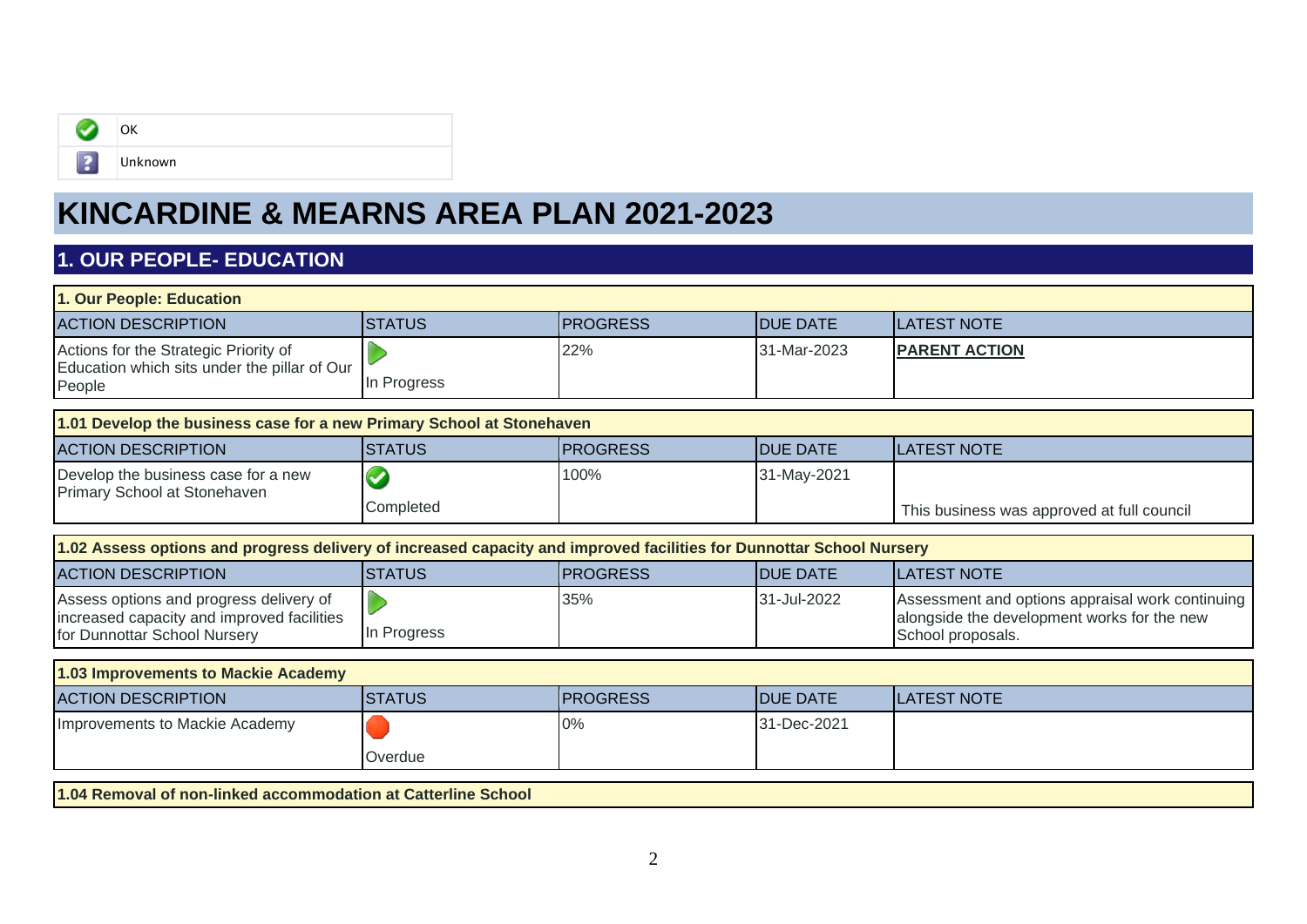| <b>ACTION DESCRIPTION</b>                                                      | <b>STATUS</b> | <b>PROGRESS</b> | <b>DUE DATE</b> | <b>LATEST NOTE</b> |  |
|--------------------------------------------------------------------------------|---------------|-----------------|-----------------|--------------------|--|
| Removal of non-linked accommodation at<br><b>Catterline School</b>             |               | 0%              | 31-Aug-2021     |                    |  |
|                                                                                | Overdue       |                 |                 |                    |  |
| 1.05 Assess options for reconfiguration of Mearns academy to increase capacity |               |                 |                 |                    |  |
| <b>ACTION DESCRIPTION</b>                                                      | <b>STATUS</b> | <b>PROGRESS</b> | <b>DUE DATE</b> | <b>LATEST NOTE</b> |  |
| Assess options for reconfiguration of                                          |               | 0%              | 31-May-2021     |                    |  |
| Mearns academy to increase capacity                                            | Overdue       |                 |                 |                    |  |
| 1.06 Assess options for delivery of education at Chapelton                     |               |                 |                 |                    |  |
| <b>ACTION DESCRIPTION</b>                                                      | <b>STATUS</b> | <b>PROGRESS</b> | <b>DUE DATE</b> | <b>LATEST NOTE</b> |  |
| Assess options for delivery of education at<br>Chapelton                       |               | 0%              | 30-Jun-2021     |                    |  |
|                                                                                | Overdue       |                 |                 |                    |  |
| $\alpha$ and deadle the althous well denote                                    |               |                 |                 |                    |  |

### **2. OUR PEOPLE- HEALTH & WELLBEING**

| 2. Our People: Health and Wellbeing                                                                                                                       |                |                 |                  |                      |  |
|-----------------------------------------------------------------------------------------------------------------------------------------------------------|----------------|-----------------|------------------|----------------------|--|
| <b>ACTION DESCRIPTION</b>                                                                                                                                 | <b>STATUS</b>  | <b>PROGRESS</b> | <b>IDUE DATE</b> | <b>ILATEST NOTE</b>  |  |
| Actions for the Strategic Priority of Health<br>and Wellbeing which sits under the pillar of<br>Our People                                                | In Progress    | 33%             | 31-Mar-2023      | <b>PARENT ACTION</b> |  |
| 2.01 Delivery of 242 affordable housing in Laurencekirk, Ury (Stonehaven), Carlton (Stonehaven), Johnshaven, St Cyrus, Marykirk, Newtonhill and Chapelton |                |                 |                  |                      |  |
| <b>ACTION DESCRIPTION</b>                                                                                                                                 | <b>ISTATUS</b> | <b>PROGRESS</b> | <b>IDUE DATE</b> | <b>ILATEST NOTE</b>  |  |
| Delivery of affordable housing units starting<br>with units at Carlton, Stonehaven and<br>Johnshaven                                                      | In Progress    | 57%             | 31-Mar-2023      | <b>PARENT ACTION</b> |  |
|                                                                                                                                                           |                |                 |                  |                      |  |
| 2.011 Delivery of 28 affordable housing units in Laurencekirk                                                                                             |                |                 |                  |                      |  |
| <b>ACTION DESCRIPTION</b>                                                                                                                                 | <b>ISTATUS</b> | <b>PROGRESS</b> | <b>IDUE DATE</b> | <b>LATEST NOTE</b>   |  |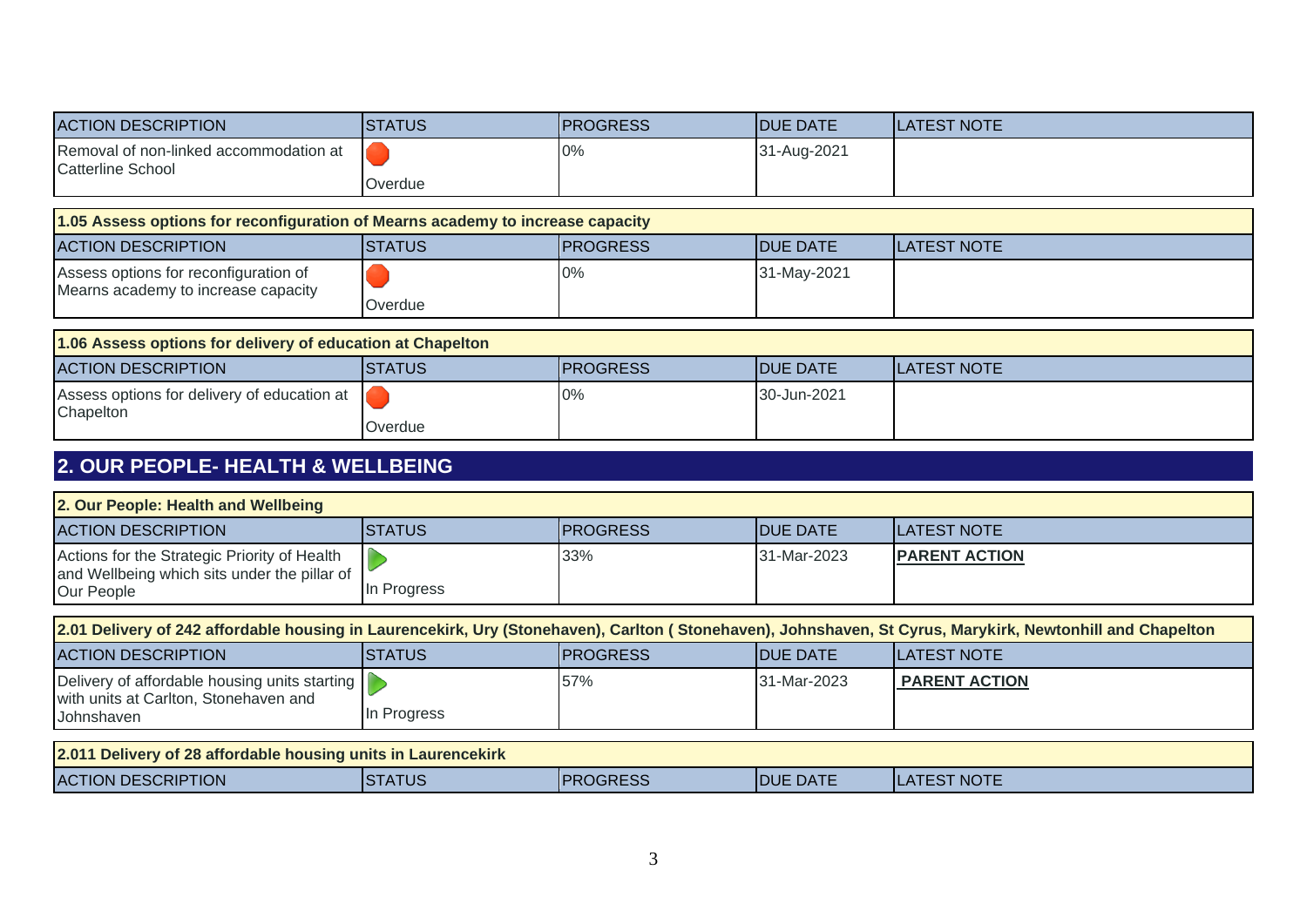| Deliver 28 homes in Laurencekirk<br>Completed | 100% | 31-Mar-2023 | These affordable housing units were delivered over<br>3 phases. 11 units for social rent were handed<br>over in February 2021; 8 units for social rent<br>handed over in March 2021 and 9 units for social<br>rent handed over in April 2021. |
|-----------------------------------------------|------|-------------|-----------------------------------------------------------------------------------------------------------------------------------------------------------------------------------------------------------------------------------------------|
|-----------------------------------------------|------|-------------|-----------------------------------------------------------------------------------------------------------------------------------------------------------------------------------------------------------------------------------------------|

| 2.012 Delivery of 91 affordable housing in Ury, Stonehaven    |                |                 |                  |                                                                                                                                                                                                                                                    |  |  |
|---------------------------------------------------------------|----------------|-----------------|------------------|----------------------------------------------------------------------------------------------------------------------------------------------------------------------------------------------------------------------------------------------------|--|--|
| <b>ACTION DESCRIPTION</b>                                     | <b>ISTATUS</b> | <b>PROGRESS</b> | <b>IDUE DATE</b> | <b>ILATEST NOTE</b>                                                                                                                                                                                                                                |  |  |
| Delivery of 91 affordable housing units in<br>Ury, Stonehaven | In Progress    | $0\%$           | 31-Mar-2023      | Current data suggests that an RSL will take<br>forward the delivery of the affordable housing<br>onsite with a Spring 2022 site start. The delivery of<br>these units will then likely take place over the<br>following 18 to 24 months in phases. |  |  |

| 2.013 Delivery of 16 affordable housing units in Carlton, Stonehaven |                |                  |                  |                                                                                                                                              |
|----------------------------------------------------------------------|----------------|------------------|------------------|----------------------------------------------------------------------------------------------------------------------------------------------|
| <b>ACTION DESCRIPTION</b>                                            | <b>ISTATUS</b> | <b>IPROGRESS</b> | <b>IDUE DATE</b> | <b>ILATEST NOTE</b>                                                                                                                          |
| Delivery of 16 affordable housing units in<br>Carlton, Stonehaven    | In Progress    | $0\%$            | 31-Mar-2023      | Planning approval granted 16/11/2021. Current<br>data suggests an onsite start of Spring 2022, and<br>anticipated completion of Summer 2023. |

| 2.014 Delivery of 17 affordable housing units in Johnshaven |                |                  |                  |                                                                                                                                                                                          |  |
|-------------------------------------------------------------|----------------|------------------|------------------|------------------------------------------------------------------------------------------------------------------------------------------------------------------------------------------|--|
| <b>ACTION DESCRIPTION</b>                                   | <b>ISTATUS</b> | <b>IPROGRESS</b> | <b>IDUE DATE</b> | <b>ILATEST NOTE</b>                                                                                                                                                                      |  |
| Delivery of 17 affordable housing units in<br>Johnshaven    | In Progress    | 10%              | 31-Mar-2023      | Discussions ongoing with an RSL to take forward<br>the delivery of the affordable housing units.<br>Current data suggests an onsite start of April 2022<br>with delivery September 2023. |  |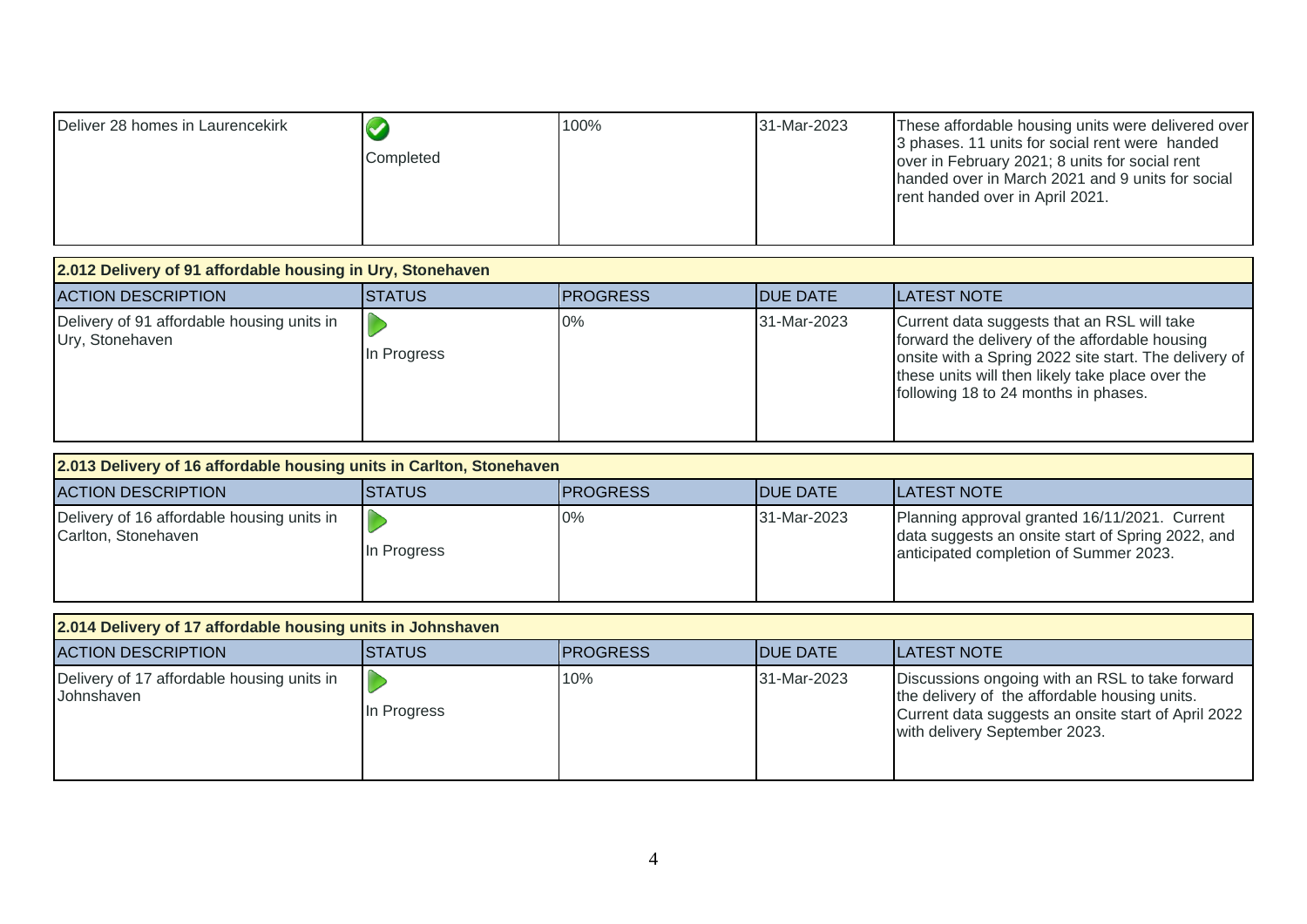| 2.015 Delivery of 6 affordable housing units at St Cyrus              |                         |                 |                 |                                                                                                                                                        |
|-----------------------------------------------------------------------|-------------------------|-----------------|-----------------|--------------------------------------------------------------------------------------------------------------------------------------------------------|
| <b>ACTION DESCRIPTION</b>                                             | <b>STATUS</b>           | <b>PROGRESS</b> | <b>DUE DATE</b> | <b>LATEST NOTE</b>                                                                                                                                     |
| Delivery of 6 affordable housing units at St<br>Cyrus                 | $\bullet$<br>Completed  | 100%            | 31-Mar-2023     | 6 units completed 18.10.21                                                                                                                             |
|                                                                       |                         |                 |                 |                                                                                                                                                        |
| 2.016 Delivery of 6 affordable housing units in Marykirk              |                         |                 |                 |                                                                                                                                                        |
| <b>ACTION DESCRIPTION</b>                                             | <b>STATUS</b>           | <b>PROGRESS</b> | <b>DUE DATE</b> | <b>LATEST NOTE</b>                                                                                                                                     |
| Delivery of 6 affordable housing units in<br>Marykirk                 | $\bigcirc$<br>Completed | 100%            | 31-Mar-2023     | 3 units were completed June 2021 and the<br>remaining 3 units were completed July 2021                                                                 |
| 2.017 Delivery of 30 affordable housing units in Newtonhill           |                         |                 |                 |                                                                                                                                                        |
| <b>ACTION DESCRIPTION</b>                                             | ISTATUS                 | <b>PROGRESS</b> | <b>DUE DATE</b> | <b>LATEST NOTE</b>                                                                                                                                     |
| Delivery of 30 affordable housing units in<br>Newtonhill              | In Progress             | 50%             | 31-Mar-2023     | Project on site, progressing well anticipated<br>completion April 2022.                                                                                |
| 2.018 Delivery of 48 affordable housing units in Chapelton            |                         |                 |                 |                                                                                                                                                        |
| <b>ACTION DESCRIPTION</b>                                             | <b>STATUS</b>           | <b>PROGRESS</b> | <b>DUE DATE</b> | <b>LATEST NOTE</b>                                                                                                                                     |
| Delivery of 48 affordable housing units in<br>Chapelton               | $\bullet$<br>Completed  | 100%            | 31-Mar-2023     | 25 units for Mid Market Rent (MMR) and 23 units<br>for shared equity (SE) delivered by Places for<br>People from May 2021 to October 2021.             |
| 2.02 Reduce void turn around time                                     |                         |                 |                 |                                                                                                                                                        |
| <b>ACTION DESCRIPTION</b>                                             | <b>STATUS</b>           | <b>PROGRESS</b> | <b>DUE DATE</b> | <b>LATEST NOTE</b>                                                                                                                                     |
| Maximise available affordable stock -<br>reduce void turn around time | In Progress             | 70%             | 31-Mar-2023     | Following void process review workshops which<br>enabled staff to critically examine the void process<br>and identify barriers to better performance a |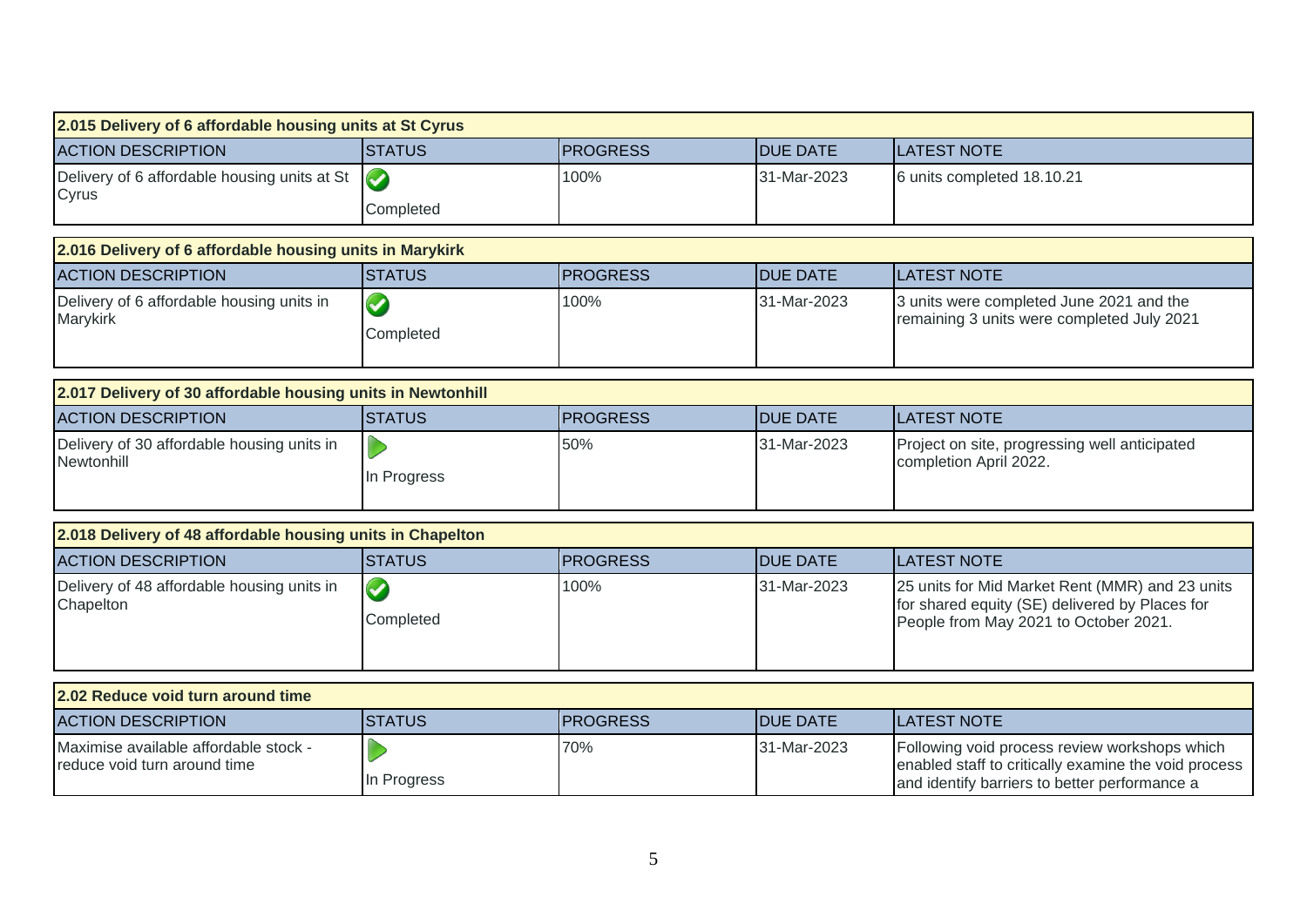|  |  | revised Lettable Standard was developed to<br>provide a better balance between relet timescales<br>and the fit for let standard. The revised lettable<br>standard was approved by the Communities<br>Committee in September 2020. A revised voids<br>procedure has now been developed and<br>introduced. Because of the pandemic it has proven<br>difficult to measure the full impact of the changes<br>but following the easing of Covid restrictions there<br>has been some indications that the new procedure<br>is having a positive impact in reducing relet times.<br>Huge improvement in turnaround time through the<br>introduction of a new process, new computerised<br>system for change of tenancy inspections, a<br>revised lettable standard and a restructured team<br>with functional responsibility for voids across<br>Aberdeenshire. Total number of voids in this part of<br>the process is now well below 100, which is<br>fantastic when on average there are 40 new voids<br>each week.<br>The introduction of Virtual Sign Ups as a response<br>to the Covid 19 pandemic has been continued as a<br>method to ensure faster turn-around of new<br>tenancy sign ups. The team continue to work with<br>Options and Asset Management colleagues to<br>facilitate the Voids process.<br>The team are working to reduce the backlog of<br>properties ready to let that have built up due to the<br>restrictions throughout the pandemic. The<br>introduction of a Choice Based Lettings (CBL)<br>system is having an impact with increased letting<br>even of some hard to let properties. |
|--|--|-----------------------------------------------------------------------------------------------------------------------------------------------------------------------------------------------------------------------------------------------------------------------------------------------------------------------------------------------------------------------------------------------------------------------------------------------------------------------------------------------------------------------------------------------------------------------------------------------------------------------------------------------------------------------------------------------------------------------------------------------------------------------------------------------------------------------------------------------------------------------------------------------------------------------------------------------------------------------------------------------------------------------------------------------------------------------------------------------------------------------------------------------------------------------------------------------------------------------------------------------------------------------------------------------------------------------------------------------------------------------------------------------------------------------------------------------------------------------------------------------------------------------------------------------------------------------------------------------------------------|
|  |  |                                                                                                                                                                                                                                                                                                                                                                                                                                                                                                                                                                                                                                                                                                                                                                                                                                                                                                                                                                                                                                                                                                                                                                                                                                                                                                                                                                                                                                                                                                                                                                                                                 |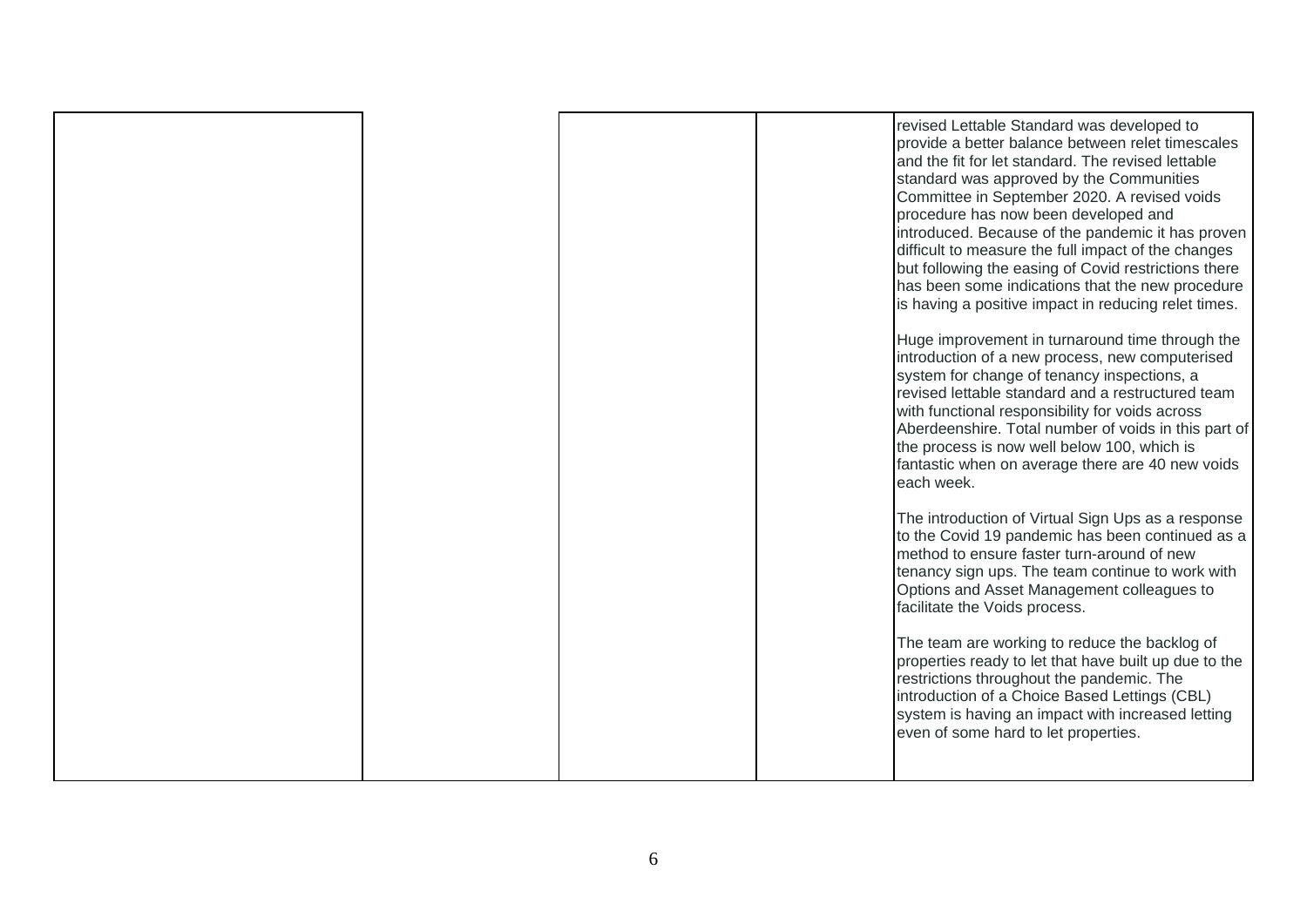| 2.03 Manage the impact of Covid-19 on rent                |               |                 |                 |                                                                                                                                                                                                                                                                                                                                                                                                                                                                                                                                                                                                                                                                                                                                                                                                                                                                                                                                                                                                                                                                                                                                                                                                                          |  |  |
|-----------------------------------------------------------|---------------|-----------------|-----------------|--------------------------------------------------------------------------------------------------------------------------------------------------------------------------------------------------------------------------------------------------------------------------------------------------------------------------------------------------------------------------------------------------------------------------------------------------------------------------------------------------------------------------------------------------------------------------------------------------------------------------------------------------------------------------------------------------------------------------------------------------------------------------------------------------------------------------------------------------------------------------------------------------------------------------------------------------------------------------------------------------------------------------------------------------------------------------------------------------------------------------------------------------------------------------------------------------------------------------|--|--|
| <b>ACTION DESCRIPTION</b>                                 | <b>STATUS</b> | <b>PROGRESS</b> | <b>DUE DATE</b> | <b>LATEST NOTE</b>                                                                                                                                                                                                                                                                                                                                                                                                                                                                                                                                                                                                                                                                                                                                                                                                                                                                                                                                                                                                                                                                                                                                                                                                       |  |  |
| Maximise income: Manage the impact of<br>Covid-19 on rent | In Progress   | 25%             | 31-Mar-2023     | The Housing Service continue to focus on the<br>provision of support and advice for tenants who are<br>experiencing difficulties in payment of rent as a<br>result of the Covid 19 pandemic. An early<br>intervention approach has provided an opportunity<br>to ensure targeted money and welfare rights<br>advice. A European Social Fund award has<br>allowed the recruitment of embedded Welfare<br>Rights Officers to ensure income maximisation for<br>tenants. Rent Arrears escalation processes have<br>now recommenced in tandem with the gradual<br>lifting of Covid 19 restrictions.<br>The Scottish Government has recently launched a<br>Tenant Grant Fund, a multi-tenure arrangement<br>designed to offset tenant rent arrears for those<br>impacted by the pandemic. Rent collection levels in<br>the Kincardine and Mearns area continue to<br>exceed Scottish averages.<br>Rent affordability is also a key consideration for the<br>Housing Service with a Rent Strategy Member<br>Officer Working Group overseeing detailed<br>financial modelling and economic data to ensure a<br>balance between tenancy sustainment and the<br>objectives of the Housing Revenue Account<br><b>Business Plan</b> |  |  |

| 2.04 Deliver Housing Improvement Programme, bring forward EESSH2 work into HIP year 4 where possible |                |                  |                  |                                                                                                |  |
|------------------------------------------------------------------------------------------------------|----------------|------------------|------------------|------------------------------------------------------------------------------------------------|--|
| <b>ACTION DESCRIPTION</b>                                                                            | <b>ISTATUS</b> | <b>IPROGRESS</b> | <b>IDUE DATE</b> | <b>ILATEST NOTE</b>                                                                            |  |
| <b>Energy Efficiency and Fuel Poverty -</b><br>Deliver Housing Improvement Programme,                | In Progress    | 65%              | 31-Mar-2023      | Contractors continue to work throughout the<br>restrictions to maximise compliance however are |  |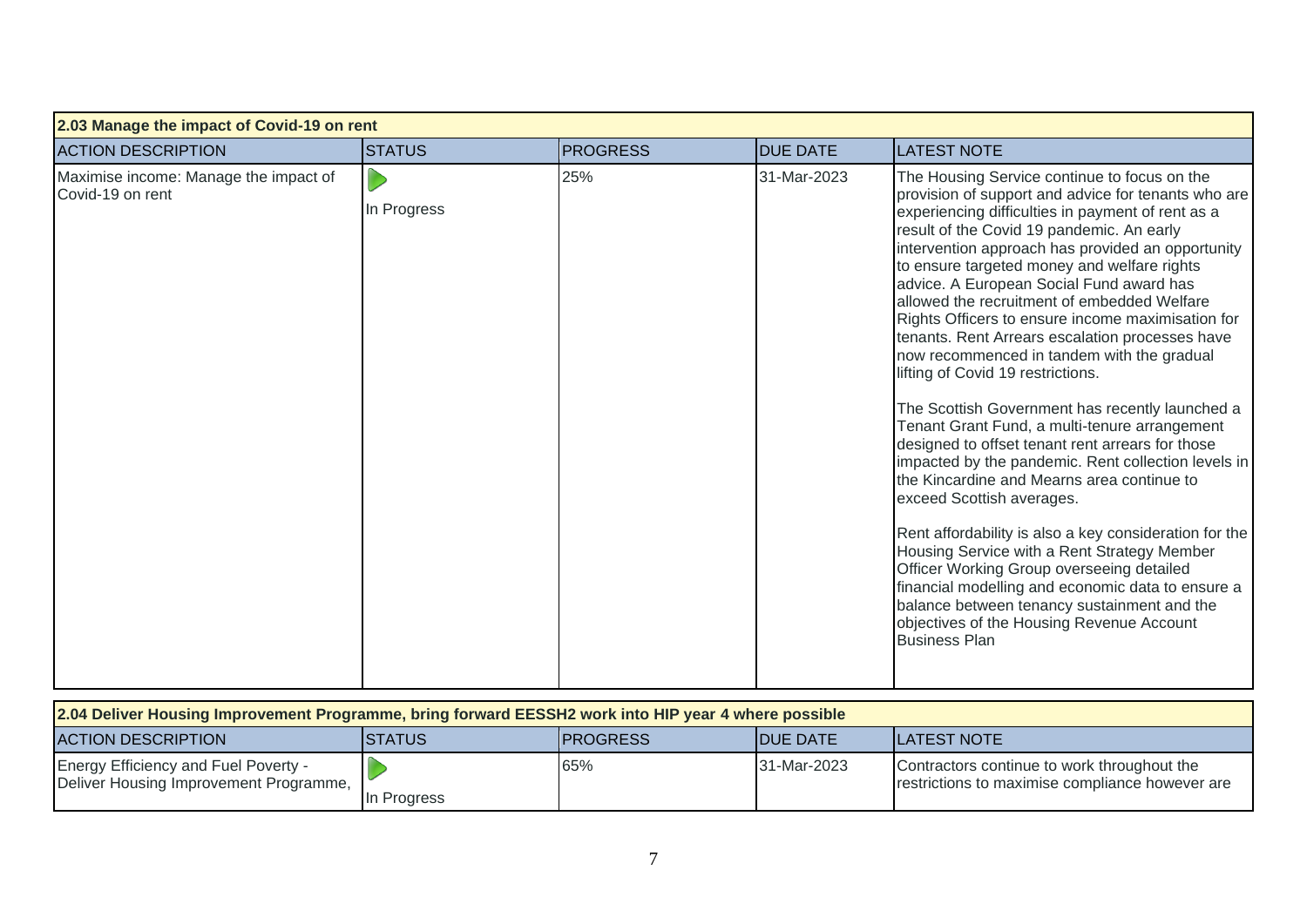| bring forward EESSH2 work into HIP year 4<br>where possible. |  | being restricted by Covid social distancing and<br>access to resources materials and staff. As a result<br>the contract has been delayed with completion has<br>moved from May to December 2022 |
|--------------------------------------------------------------|--|-------------------------------------------------------------------------------------------------------------------------------------------------------------------------------------------------|
|--------------------------------------------------------------|--|-------------------------------------------------------------------------------------------------------------------------------------------------------------------------------------------------|

| 2.05 Deliver area-based scheme for private sector housing                                                                                                           |               |                 |                 |                      |  |  |
|---------------------------------------------------------------------------------------------------------------------------------------------------------------------|---------------|-----------------|-----------------|----------------------|--|--|
| <b>ACTION DESCRIPTION</b>                                                                                                                                           | <b>STATUS</b> | <b>PROGRESS</b> | <b>DUE DATE</b> | <b>LATEST NOTE</b>   |  |  |
| Energy Efficiency and Fuel Poverty - deliver<br>area-based scheme for private sector                                                                                |               | 0%              | 31-Mar-2023     |                      |  |  |
| housing.                                                                                                                                                            | In Progress   |                 |                 |                      |  |  |
| 2.06 Develop and deliver a programme of maintenance and improvement works for open spaces each year.                                                                |               |                 |                 |                      |  |  |
| <b>ACTION DESCRIPTION</b>                                                                                                                                           | <b>STATUS</b> | <b>PROGRESS</b> | <b>DUE DATE</b> | <b>LATEST NOTE</b>   |  |  |
| Open spaces that encourage active,<br>healthy lifestyles - develop and deliver a<br>programme of maintenance and<br>improvement works for open spaces each<br>year. | In Progress   | 0%              | 31-Mar-2022     | <b>PARENT ACTION</b> |  |  |
|                                                                                                                                                                     |               |                 |                 |                      |  |  |
| 2.061 Develop and deliver a programme of maintenance and improvement works for Burial Grounds                                                                       |               |                 |                 |                      |  |  |
| <b>ACTION DESCRIPTION</b>                                                                                                                                           | <b>STATUS</b> | <b>PROGRESS</b> | <b>DUE DATE</b> | <b>LATEST NOTE</b>   |  |  |
| Develop and deliver a programme of                                                                                                                                  |               | 0%              | 31-Mar-2022     |                      |  |  |
| maintenance and improvement works for<br>burial grounds each year.                                                                                                  | In Progress   |                 |                 |                      |  |  |
|                                                                                                                                                                     |               |                 |                 |                      |  |  |
| 2.062 Develop and deliver a programme of maintenance and improvement works for parks and open spaces each year.                                                     |               |                 |                 |                      |  |  |
| <b>ACTION DESCRIPTION</b>                                                                                                                                           | <b>STATUS</b> | <b>PROGRESS</b> | <b>DUE DATE</b> | <b>LATEST NOTE</b>   |  |  |
| Open spaces that encourage active,<br>healthy lifestyles - develop and deliver a<br>programme of maintenance and                                                    | In Progress   | 0%              | 31-Mar-2022     |                      |  |  |

programme of maintenance and improvement works for parks and open

spaces each year.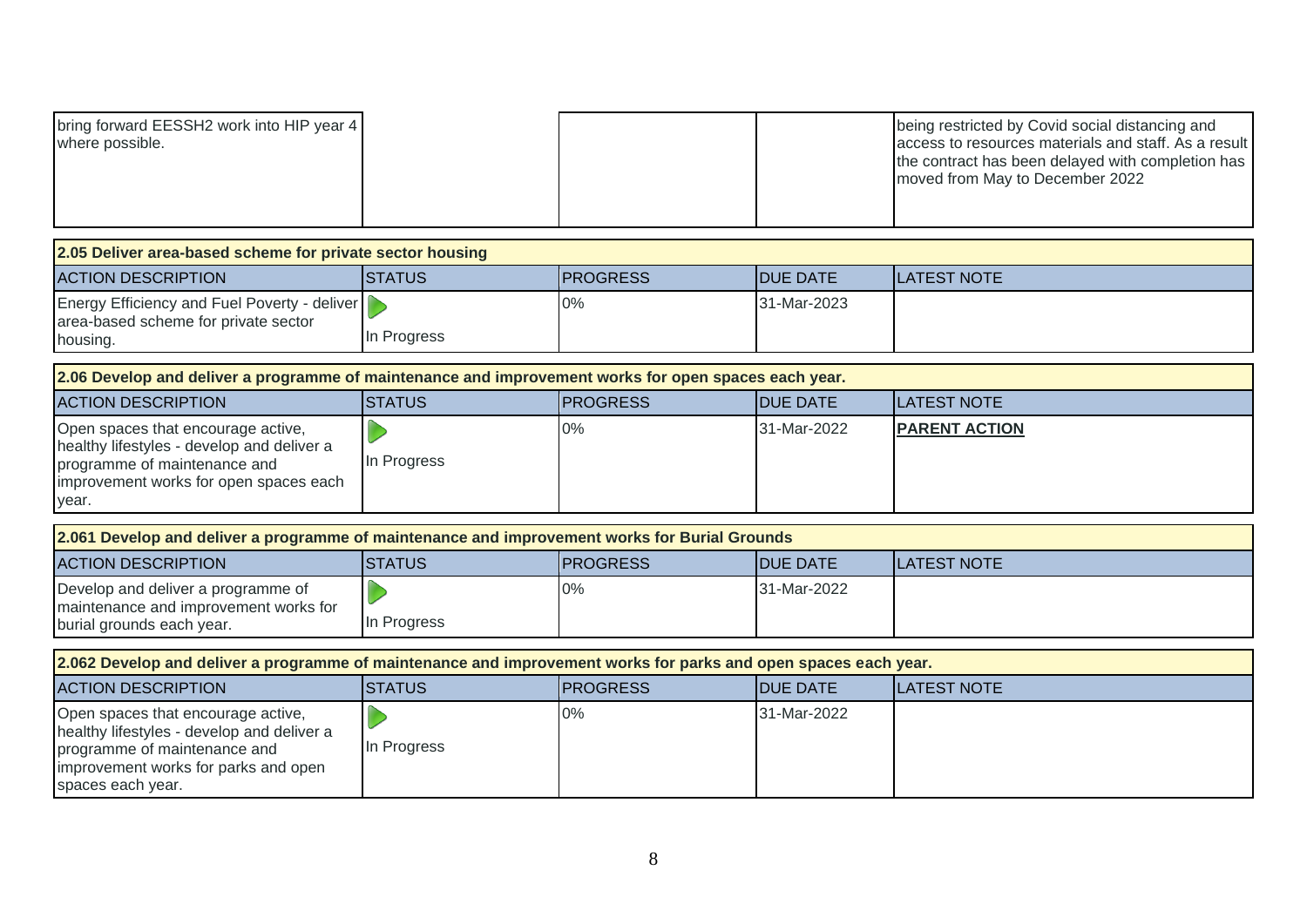| 2.063 Develop and deliver a programme of maintenance and improvement works Haughton Country Park Alford each year.                                                                  |                |                 |                  |                     |  |
|-------------------------------------------------------------------------------------------------------------------------------------------------------------------------------------|----------------|-----------------|------------------|---------------------|--|
| <b>ACTION DESCRIPTION</b>                                                                                                                                                           | <b>ISTATUS</b> | <b>PROGRESS</b> | <b>IDUE DATE</b> | <b>ILATEST NOTE</b> |  |
| Open spaces that encourage active,<br>healthy lifestyles - develop and deliver a<br>programme of maintenance and<br>improvement works for Haughton County<br>Park Alford each year. | In Progress    | 0%              | 31-Mar-2022      |                     |  |

#### **2.07 In line with the Open Space Strategy implement initiatives such as the Greenspaces project to increase biodiversity across the public owned spaces in Aberdeenshire**

| <b>ACTION DESCRIPTION</b>                                                                                                                                                                                                                   | <b>STATUS</b> | <b>PROGRESS</b> | <b>DUE DATE</b> | <b>LATEST NOTE</b>                                                                                                                                                                                                                                                                                                                                                                                                                                                                                                                                                                                                                                                                                                         |
|---------------------------------------------------------------------------------------------------------------------------------------------------------------------------------------------------------------------------------------------|---------------|-----------------|-----------------|----------------------------------------------------------------------------------------------------------------------------------------------------------------------------------------------------------------------------------------------------------------------------------------------------------------------------------------------------------------------------------------------------------------------------------------------------------------------------------------------------------------------------------------------------------------------------------------------------------------------------------------------------------------------------------------------------------------------------|
| Open spaces that encourage active,<br>healthy lifestyles - In line with the Open<br>Space Strategy implement initiatives such<br>as the Greenspaces project to increase<br>biodiversity across the public owned<br>spaces in Aberdeenshire. | In Progress   | 45%             | 31-Mar-2023     | Greenspace/biodiversity proposals progressing<br>with remainder to be undertaken over the coming<br>weeks & months as we move into the planting<br>season - The 2 Greenspace Officers continue to<br>work with communities to increase biodiversity but<br>this was a challenge during Covid restrictions.<br>Plans are being drawn up to show the locations<br>and also to update our mapping system to reflect<br>the position of the sites.<br>The 2 officers have had their fixed term contracts<br>extended until the 31st March to continue with the<br>liaison with stakeholders.<br>We are also working with ECL and Housing to<br>have their greenspace managed in a sustainable<br>way to increase biodiversity. |

| 2.08 Playparks - renew and replace apparatus in 3 local parks             |                |                  |                    |                     |  |
|---------------------------------------------------------------------------|----------------|------------------|--------------------|---------------------|--|
| <b>ACTION DESCRIPTION</b>                                                 | <b>ISTATUS</b> | <b>IPROGRESS</b> | <b>IDUE DATE</b>   | <b>ILATEST NOTE</b> |  |
| New and/or replacement apparatus;<br>. Inverbervie – Caravan Park (£100k) | In Progress    | 0%               | <b>31-Mar-2022</b> |                     |  |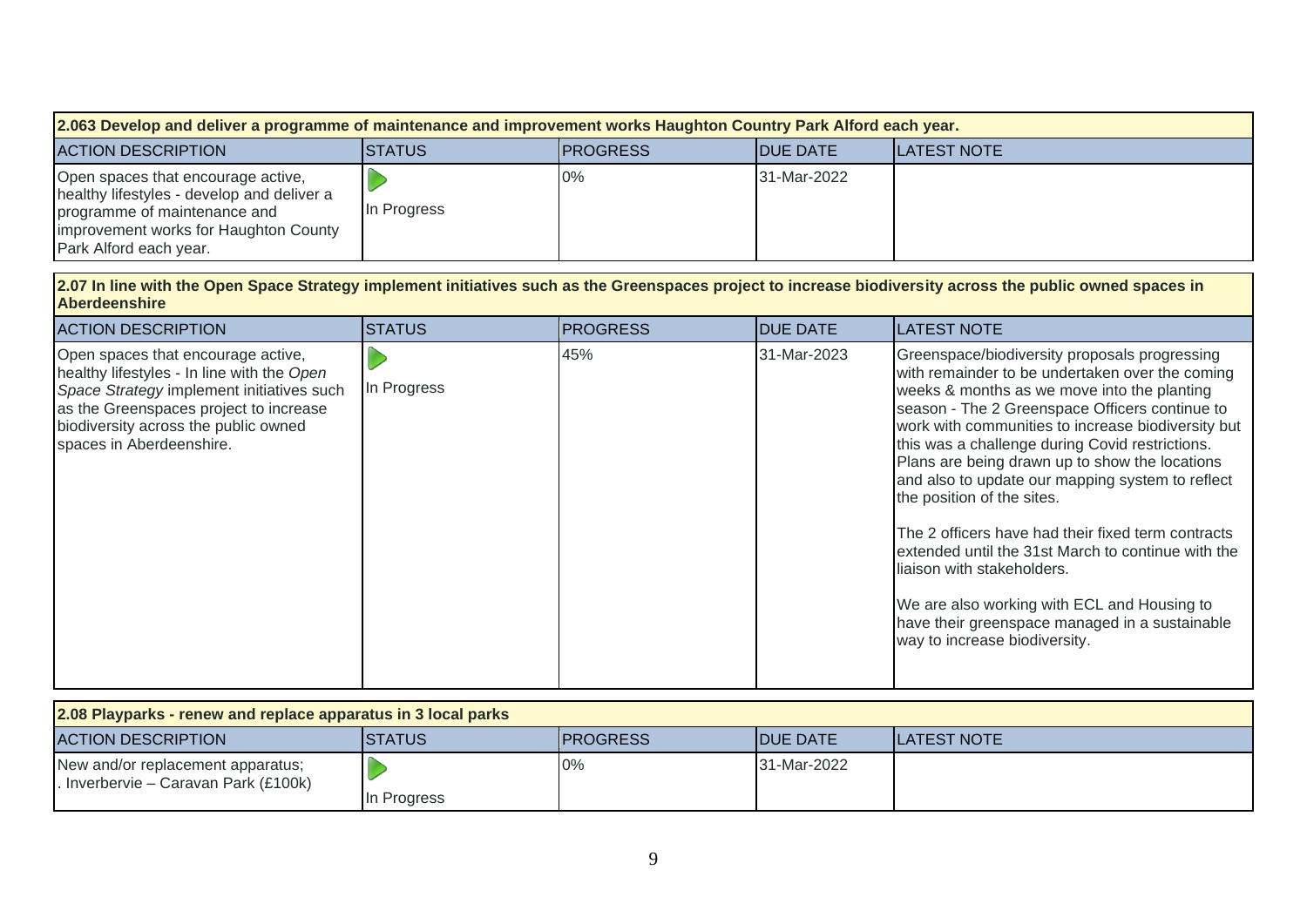| Fettercairn - Playpark (£30k)<br>Drumoak - Keithmuir (£25k)                                                                                                                                                                             |               |                 |                 |                      |  |  |  |
|-----------------------------------------------------------------------------------------------------------------------------------------------------------------------------------------------------------------------------------------|---------------|-----------------|-----------------|----------------------|--|--|--|
| 2.09 Develop ground at Hillside for community use                                                                                                                                                                                       |               |                 |                 |                      |  |  |  |
| <b>ACTION DESCRIPTION</b>                                                                                                                                                                                                               | <b>STATUS</b> | <b>PROGRESS</b> | <b>DUE DATE</b> | <b>LATEST NOTE</b>   |  |  |  |
| Increase in useable community space for a<br>variety of uses.                                                                                                                                                                           | In Progress   | $0\%$           | 31-Mar-2023     |                      |  |  |  |
| 2.10 Develop and deliver a programme of road maintenance and improvement works each year                                                                                                                                                |               |                 |                 |                      |  |  |  |
| <b>ACTION DESCRIPTION</b>                                                                                                                                                                                                               | <b>STATUS</b> | <b>PROGRESS</b> | <b>DUE DATE</b> | <b>LATEST NOTE</b>   |  |  |  |
| A road and street-lighting network which<br>keeps people safe, encourages active<br>lifestyles and increases active travel<br>opportunities -develop and deliver a<br>programme of road maintenance and<br>improvement works each year. | In Progress   | 0%              | 31-Mar-2022     | <b>PARENT ACTION</b> |  |  |  |
| 2.101 Deliver a programme of road general maintenance works                                                                                                                                                                             |               |                 |                 |                      |  |  |  |
| <b>ACTION DESCRIPTION</b>                                                                                                                                                                                                               | <b>STATUS</b> | <b>PROGRESS</b> | <b>DUE DATE</b> | <b>LATEST NOTE</b>   |  |  |  |
| A road and street-lighting network which<br>keeps people safe, encourages active<br>lifestyles and increases active travel<br>opportunities -develop and deliver a<br>programme of road maintenance and<br>improvement works each year. | In Progress   | $0\%$           | 31-Mar-2022     |                      |  |  |  |
| 2.102 Deliver a programme of resurfacing and road strengthening works each year                                                                                                                                                         |               |                 |                 |                      |  |  |  |
| <b>ACTION DESCRIPTION</b>                                                                                                                                                                                                               | <b>STATUS</b> | <b>PROGRESS</b> | <b>DUE DATE</b> | <b>LATEST NOTE</b>   |  |  |  |
| A road and street-lighting network which<br>keeps people safe, encourages active<br>lifestyles and increases active travel<br>opportunities -develop and deliver a<br>programme of road maintenance and                                 | In Progress   | $0\%$           | 31-Mar-2022     |                      |  |  |  |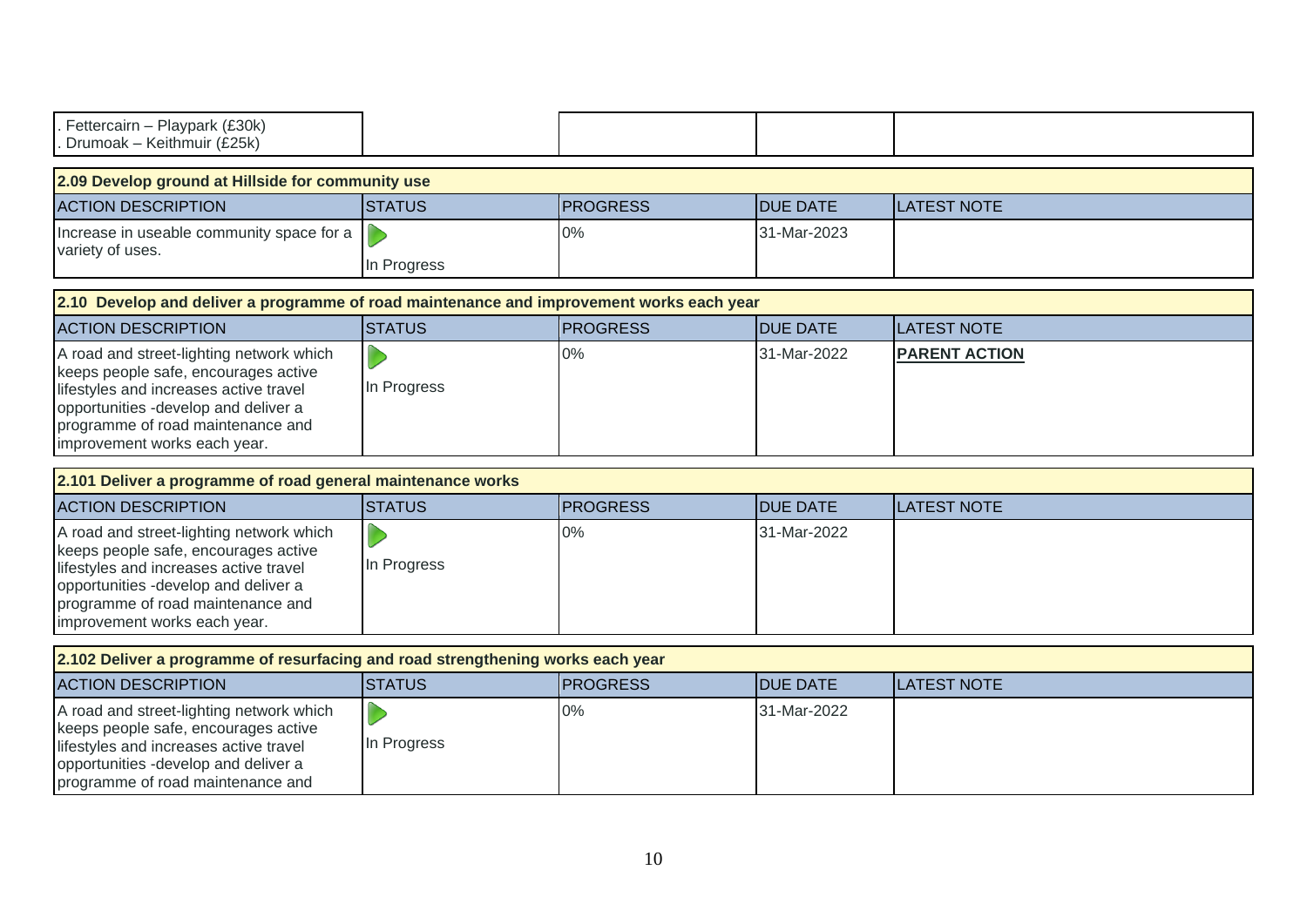| improvement works each year.                                                                                                                                                                                                            |               |                 |                 |                    |  |  |  |
|-----------------------------------------------------------------------------------------------------------------------------------------------------------------------------------------------------------------------------------------|---------------|-----------------|-----------------|--------------------|--|--|--|
| 2.103 Deliver a programme of surface dressing works and surface dressing preparation works each year                                                                                                                                    |               |                 |                 |                    |  |  |  |
| <b>ACTION DESCRIPTION</b>                                                                                                                                                                                                               | <b>STATUS</b> | <b>PROGRESS</b> | <b>DUE DATE</b> | <b>LATEST NOTE</b> |  |  |  |
| A road and street-lighting network which<br>keeps people safe, encourages active<br>lifestyles and increases active travel<br>opportunities -develop and deliver a<br>programme of road maintenance and<br>improvement works each year. | In Progress   | 0%              | 31-Mar-2022     |                    |  |  |  |
| 2.104 Deliver a programme of footway works each year                                                                                                                                                                                    |               |                 |                 |                    |  |  |  |
| <b>ACTION DESCRIPTION</b>                                                                                                                                                                                                               | <b>STATUS</b> | <b>PROGRESS</b> | <b>DUE DATE</b> | <b>LATEST NOTE</b> |  |  |  |
| A road and street-lighting network which<br>keeps people safe, encourages active<br>lifestyles and increases active travel<br>opportunities -develop and deliver a<br>programme of road maintenance and<br>improvement works each year. | In Progress   | 0%              | 31-Mar-2022     |                    |  |  |  |
| 2.105 Deliver a programme of traffic works each year                                                                                                                                                                                    |               |                 |                 |                    |  |  |  |
| <b>ACTION DESCRIPTION</b>                                                                                                                                                                                                               | <b>STATUS</b> | <b>PROGRESS</b> | <b>DUE DATE</b> | <b>LATEST NOTE</b> |  |  |  |
| A road and street-lighting network which<br>keeps people safe, encourages active<br>lifestyles and increases active travel<br>opportunities -develop and deliver a<br>programme of road maintenance and<br>improvement works each year. | In Progress   | 0%              | 31-Mar-2022     |                    |  |  |  |
| 2.106 Deliver a programme of sign replacement works each year                                                                                                                                                                           |               |                 |                 |                    |  |  |  |
| <b>ACTION DESCRIPTION</b>                                                                                                                                                                                                               | <b>STATUS</b> | <b>PROGRESS</b> | <b>DUE DATE</b> | <b>LATEST NOTE</b> |  |  |  |

| TAUTIUN DESURIPTIUN.                                                             | פטואופו     | <u>IPRUGRESS</u> | IDUE DATE   | TLATEST NUTE |
|----------------------------------------------------------------------------------|-------------|------------------|-------------|--------------|
| A road and street-lighting network which<br>Reeps people safe, encourages active |             | 0%               | 31-Mar-2022 |              |
| lifestyles and increases active travel                                           | In Progress |                  |             |              |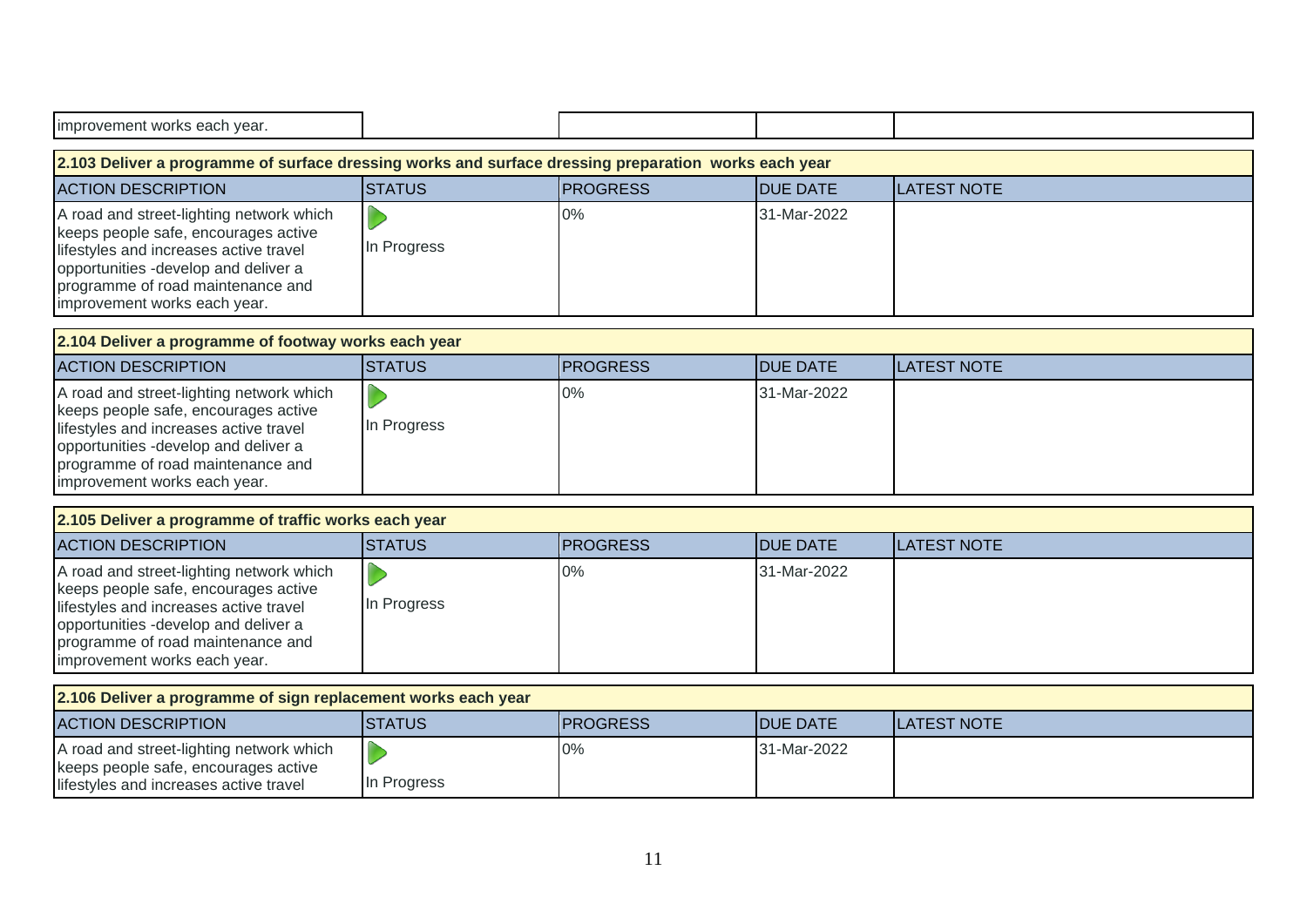| opportunities -develop and deliver a |  |  |
|--------------------------------------|--|--|
| programme of road maintenance and    |  |  |
| improvement works each year.         |  |  |

**2.107 Deliver a programme of drainage and other works each year**

| <b>IACTION DESCRIPTION</b>                                                                                                                                                                                                              | ISTATUS     | <b>IPROGRESS</b> | <b>IDUE DATE</b> | <b>ILATEST NOTE</b> |
|-----------------------------------------------------------------------------------------------------------------------------------------------------------------------------------------------------------------------------------------|-------------|------------------|------------------|---------------------|
| A road and street-lighting network which<br>keeps people safe, encourages active<br>lifestyles and increases active travel<br>opportunities -develop and deliver a<br>programme of road maintenance and<br>improvement works each year. | In Progress | 0%               | 31-Mar-2022      |                     |

#### **2.11 Provide an efficient and effective street lighting repairs service**

| <b>ACTION DESCRIPTION</b>                                                                                                                                                                                            | ISTATUS     | <b>IPROGRESS</b> | <b>IDUE DATE</b> | <b>ILATEST NOTE</b>                                                                                                                                                                                                                                                |  |  |
|----------------------------------------------------------------------------------------------------------------------------------------------------------------------------------------------------------------------|-------------|------------------|------------------|--------------------------------------------------------------------------------------------------------------------------------------------------------------------------------------------------------------------------------------------------------------------|--|--|
| A road and street-lighting network which<br>keeps people safe, encourages active<br>lifestyles and increases active travel<br>opportunities - provide an efficient and<br>effective street lighting repairs service. | In Progress | 40%              | 31-Mar-2022      | The majority of our street lighting repairs are<br>carried out in the six months from October to<br>March, with fewer repairs being carried out from<br>April to September. Thereby the majority of the<br>progress will take place over the forthcoming<br>period |  |  |

| 2.12 Continue the delivery of a six-year programme to upgrade traditional streetlights with LED lanterns                                                                                                                                                 |                |                 |                  |                                                                                                                                                                                                                     |  |  |  |
|----------------------------------------------------------------------------------------------------------------------------------------------------------------------------------------------------------------------------------------------------------|----------------|-----------------|------------------|---------------------------------------------------------------------------------------------------------------------------------------------------------------------------------------------------------------------|--|--|--|
| <b>ACTION DESCRIPTION</b>                                                                                                                                                                                                                                | <b>ISTATUS</b> | <b>PROGRESS</b> | <b>IDUE DATE</b> | <b>ILATEST NOTE</b>                                                                                                                                                                                                 |  |  |  |
| A road and street-lighting network which<br>keeps people safe, encourages active<br>lifestyles and increases active travel<br>opportunities - continue the delivery of a<br>six-year programme to upgrade traditional<br>streetlights with LED lanterns. | In Progress    | 66%             | 31-Mar-2022      | Total Street Lights in K&M = 7368<br>Total LED street Lights in K&M=4840<br>Total left to change = 2528.<br>315 lanterns on order for Stonehaven Ph1 and<br>another 180 lanterns waiting approval pending<br>award. |  |  |  |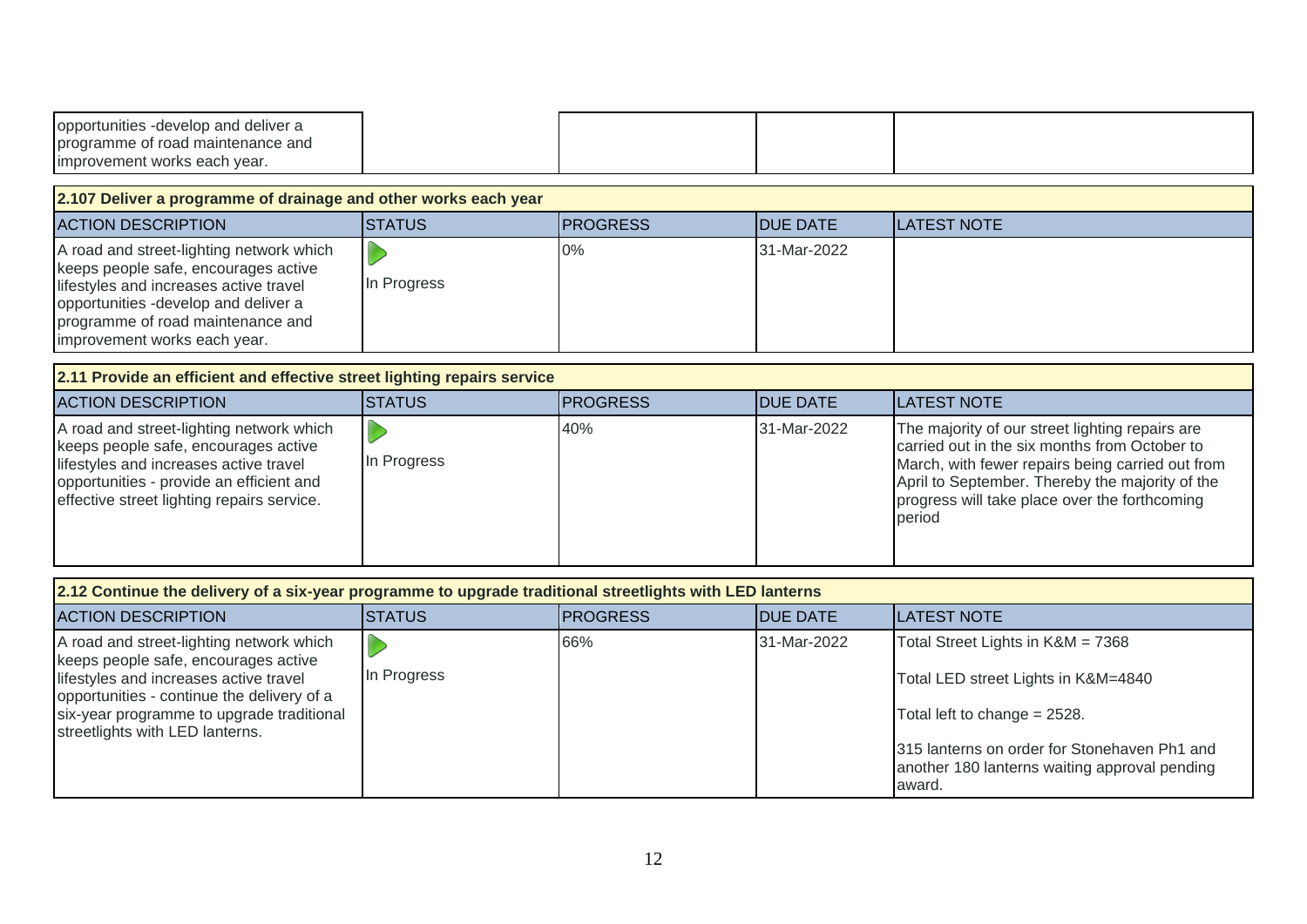|  |  | Stonehaven has 1884 lights and 693 already LED<br>so plans to complete Stonehaven this year. |
|--|--|----------------------------------------------------------------------------------------------|
|--|--|----------------------------------------------------------------------------------------------|

| 2.13 Carry out capital works to bridges and reataining walls                   |             |                  |                  |                       |  |  |  |
|--------------------------------------------------------------------------------|-------------|------------------|------------------|-----------------------|--|--|--|
| <b>ACTION DESCRIPTION</b>                                                      | ISTATUS     | <b>IPROGRESS</b> | <b>IDUE DATE</b> | <b>ILATEST NOTE</b>   |  |  |  |
| U91L Oatyhill Bridge – Demolition of unsafe<br>structure over railway (£1.17M) | In Progress | 5%               | 31-Mar-2022      | <b>IPARENT ACTION</b> |  |  |  |
| Castle Street Retaining Wall Johnshaven<br>Strengthening (£30K)                |             |                  |                  |                       |  |  |  |

| [2.131 Capital works to bridges and reataining walls - U91L Oatyhill Bridge – Demolition of unsafe structure over railway (£1.17M)                                                                                                                                             |             |                  |                  |                                   |  |  |  |
|--------------------------------------------------------------------------------------------------------------------------------------------------------------------------------------------------------------------------------------------------------------------------------|-------------|------------------|------------------|-----------------------------------|--|--|--|
| <b>ACTION DESCRIPTION</b>                                                                                                                                                                                                                                                      | ISTATUS     | <b>IPROGRESS</b> | <b>IDUE DATE</b> | <b>ILATEST NOTE</b>               |  |  |  |
| A road and street lighting network which<br>keeps people safe, encourages active<br>lifestyles and increases active travel<br>opportunities - Bridges and Retaining Walls<br>Capital Works -<br>U91L Oatyhill Bridge - Demolition of unsafe<br>structure over railway (£1.17M) | In Progress | 0%               | 31-Mar-2022      | Further inspection work required. |  |  |  |

| 2.132 Capital works to bridges and reataining walls - Castle Street Retaining Wall Johnshaven Strengthening                                                                                                                                                    |                |                  |                  |                     |  |  |  |
|----------------------------------------------------------------------------------------------------------------------------------------------------------------------------------------------------------------------------------------------------------------|----------------|------------------|------------------|---------------------|--|--|--|
| <b>ACTION DESCRIPTION</b>                                                                                                                                                                                                                                      | <b>ISTATUS</b> | <b>IPROGRESS</b> | <b>IDUE DATE</b> | <b>ILATEST NOTE</b> |  |  |  |
| A road and street-lighting network which<br>keeps people safe, encourages active<br>lifestyles and increases active travel<br>opportunities - Bridges and Retaining Walls<br>Capital Works;<br>Castle Street Retaining Wall Johnshaven<br>Strengthening (£30K) | Overdue        | 10%              | 30-Nov-2021      |                     |  |  |  |

**2.14 Bridges and Retaining Walls, Capital (Scoping and Design Only)**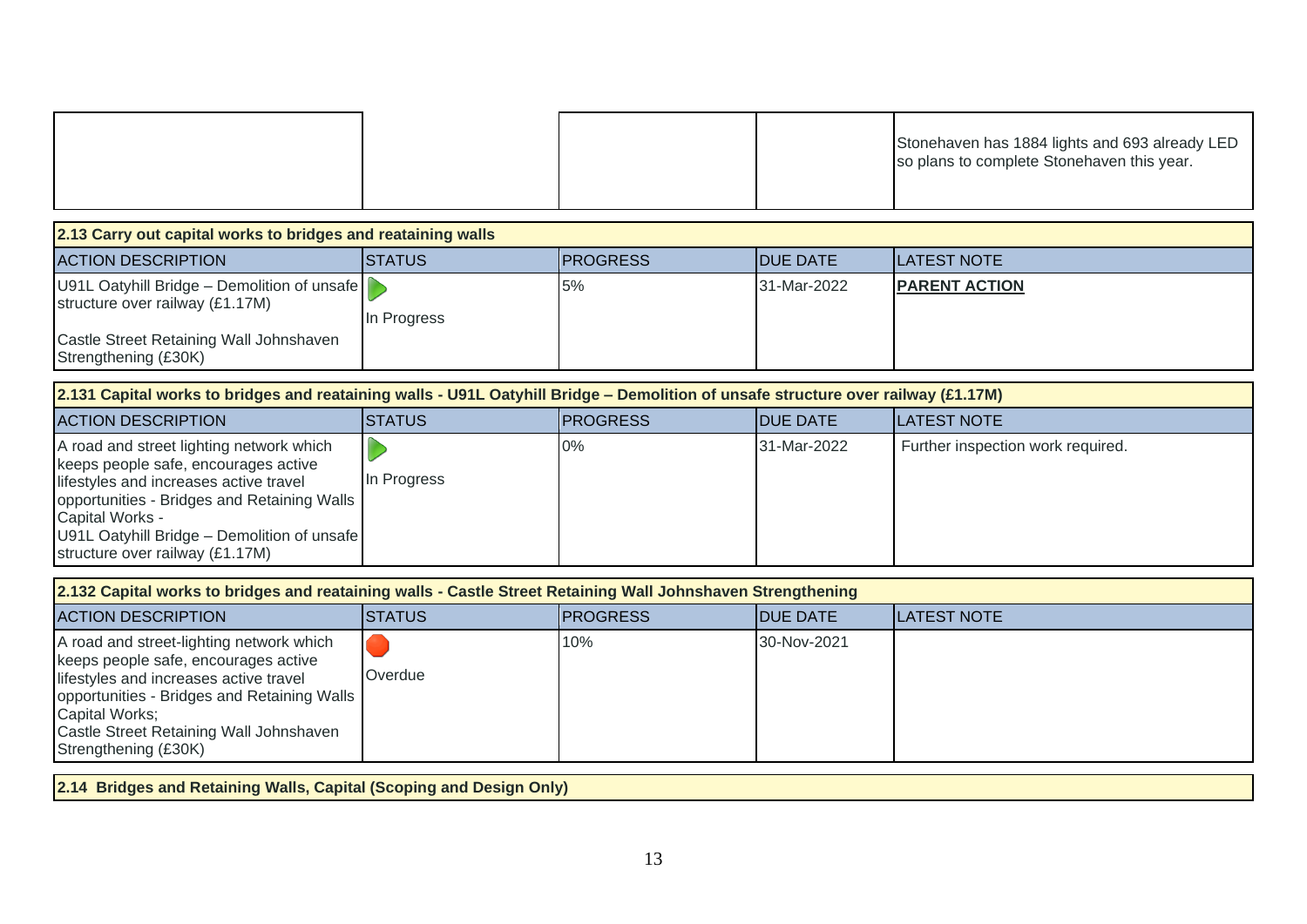| <b>ACTION DESCRIPTION</b>                                                                                                                                                                                                                                                                                                                                                                                                                    | <b>STATUS</b> | <b>PROGRESS</b> | <b>DUE DATE</b> | <b>LATEST NOTE</b>   |
|----------------------------------------------------------------------------------------------------------------------------------------------------------------------------------------------------------------------------------------------------------------------------------------------------------------------------------------------------------------------------------------------------------------------------------------------|---------------|-----------------|-----------------|----------------------|
| A road and street-lighting network which<br>keeps people safe, encourages active<br>lifestyles and increases active travel<br>opportunities - Bridges and Retaining<br>Walls, Capital (Scoping and Design Only):-<br>B9077 Tilbouries Bridge Replacement<br>(£90K) (Total scheme estimate £2.1M)<br>A92 Inverbervie Jubilee Bridge<br>Replacement (£270K) (Total Scheme<br>Estimate £21.75M - half to be sought from<br>Scottish Government) | In Progress   | 7%              | 30-Nov-2022     | <b>PARENT ACTION</b> |
| 2.141 Bridges and Retaining Walls, Capital (Scoping and Design Only) - B9077 Tilbouries Bridge Replacement                                                                                                                                                                                                                                                                                                                                   |               |                 |                 |                      |
| <b>ACTION DESCRIPTION</b>                                                                                                                                                                                                                                                                                                                                                                                                                    | <b>STATUS</b> | <b>PROGRESS</b> | <b>DUE DATE</b> | <b>LATEST NOTE</b>   |
| A road and street-lighting network which<br>keeps people safe, encourages active<br>lifestyles and increases active travel<br>opportunities - Bridges and Retaining<br>Walls, Capital (Scoping and Design Only):-                                                                                                                                                                                                                            | In Progress   | 5%              | 31-Jul-2022     |                      |
| B9077 Tilbouries Bridge Replacement<br>(£90K) (Total scheme estimate £2.1M)                                                                                                                                                                                                                                                                                                                                                                  |               |                 |                 |                      |
|                                                                                                                                                                                                                                                                                                                                                                                                                                              |               |                 |                 |                      |
| 2.142 Bridges and Retaining Walls, Capital (Scoping and Design Only) - A92 Inverbervie Jubilee Bridge Replacement<br><b>ACTION DESCRIPTION</b>                                                                                                                                                                                                                                                                                               | <b>STATUS</b> | <b>PROGRESS</b> | <b>DUE DATE</b> | <b>LATEST NOTE</b>   |

lifestyles and increases active travel opportunities - Bridges and Retaining Walls, Capital (Scoping and Design Only):-

In Progress

A92 Inverbervie Jubilee Bridge Replacement (£270K) (Total Scheme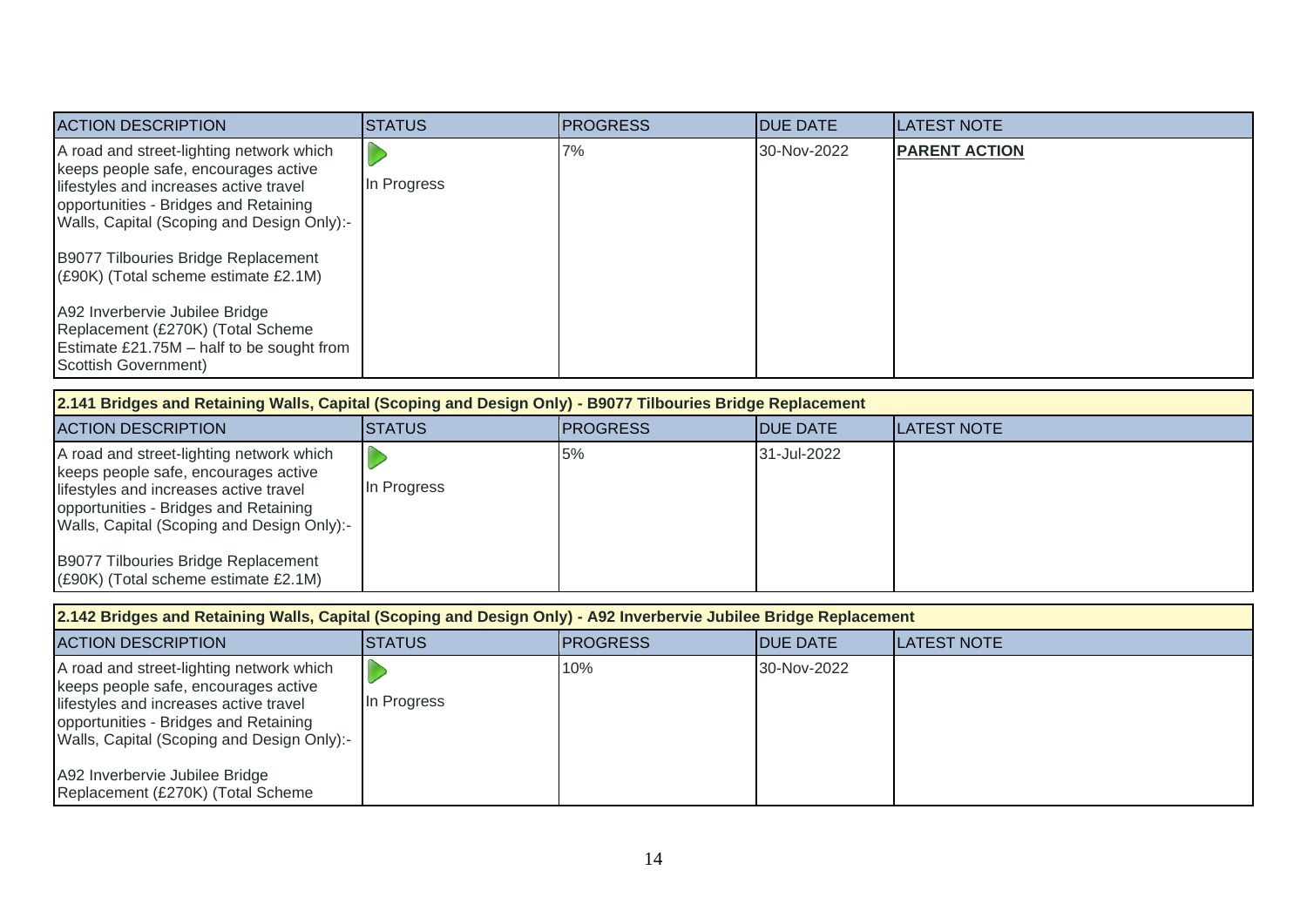| Estimate £21.75M - half to be sought from<br><b>Scottish Government)</b>                                                                                                                                                                                                                                    |                                                                                                                                                         |                 |                 |                                                                                                                                                                                                                                                                                                                                                                                                                                                                                                                                                           |  |  |  |
|-------------------------------------------------------------------------------------------------------------------------------------------------------------------------------------------------------------------------------------------------------------------------------------------------------------|---------------------------------------------------------------------------------------------------------------------------------------------------------|-----------------|-----------------|-----------------------------------------------------------------------------------------------------------------------------------------------------------------------------------------------------------------------------------------------------------------------------------------------------------------------------------------------------------------------------------------------------------------------------------------------------------------------------------------------------------------------------------------------------------|--|--|--|
| 2.15 Bridges and Retaining Walls, Top slice Capital remedial works                                                                                                                                                                                                                                          |                                                                                                                                                         |                 |                 |                                                                                                                                                                                                                                                                                                                                                                                                                                                                                                                                                           |  |  |  |
| <b>ACTION DESCRIPTION</b>                                                                                                                                                                                                                                                                                   | <b>STATUS</b>                                                                                                                                           | <b>PROGRESS</b> | <b>DUE DATE</b> | <b>LATEST NOTE</b>                                                                                                                                                                                                                                                                                                                                                                                                                                                                                                                                        |  |  |  |
| A road and street-lighting network which<br>keeps people safe, encourages active<br>lifestyles and increases active travel<br>opportunities - Bridges and Retaining<br>Walls, Top slice Capital                                                                                                             | In Progress                                                                                                                                             | 15%             | 31-Mar-2023     |                                                                                                                                                                                                                                                                                                                                                                                                                                                                                                                                                           |  |  |  |
| impact by vehicles                                                                                                                                                                                                                                                                                          | 2.16 Bridges and Retaining Walls Revenue works - Routine basic cyclic maintenance, planned and reactive sustaining repairs and damage repairs following |                 |                 |                                                                                                                                                                                                                                                                                                                                                                                                                                                                                                                                                           |  |  |  |
| <b>ACTION DESCRIPTION</b>                                                                                                                                                                                                                                                                                   | <b>STATUS</b>                                                                                                                                           | <b>PROGRESS</b> | <b>DUE DATE</b> | <b>LATEST NOTE</b>                                                                                                                                                                                                                                                                                                                                                                                                                                                                                                                                        |  |  |  |
| Routine basic cyclic maintenance, planned<br>and reactive sustaining patch repairs and<br>damage repairs following impact by<br>vehicles (unrecoverable only) (£100K for<br>21/22 including C35K Park Bridge - £30K -<br>Ward 18)                                                                           | In Progress                                                                                                                                             | 40%             | 31-Mar-2023     |                                                                                                                                                                                                                                                                                                                                                                                                                                                                                                                                                           |  |  |  |
| 2.17 In line with the Winter Maintenance Operational Plan deliver an efficient and effective gritting and snow clearing service during the winter months                                                                                                                                                    |                                                                                                                                                         |                 |                 |                                                                                                                                                                                                                                                                                                                                                                                                                                                                                                                                                           |  |  |  |
| <b>ACTION DESCRIPTION</b>                                                                                                                                                                                                                                                                                   | <b>STATUS</b>                                                                                                                                           | <b>PROGRESS</b> | <b>DUE DATE</b> | <b>LATEST NOTE</b>                                                                                                                                                                                                                                                                                                                                                                                                                                                                                                                                        |  |  |  |
| A road and street-lighting network which<br>keeps people safe, encourages active<br>lifestyles and increases active travel<br>opportunities - in line with the Winter<br>Maintenance Operational Plan deliver an<br>efficient and effective gritting and snow<br>clearing service during the winter months. | In Progress                                                                                                                                             | 10%             | 31-Mar-2022     | Winter delivery has only just commenced, Duty<br>driver rota established.<br>With the ongoing shortage of HGV drivers and the<br>effects of the pandemic, the supply chain has been<br>stretched throughout Scotland. We have prepared<br>our rotas in similar fashion to previous years, and<br>currently we don't envisage any shortages.<br>However, this will be monitored throughout the<br>season. We have been busy in the last few weeks<br>restocking all depots with salt and sand. All plant<br>and equipment have been inspected, maintained, |  |  |  |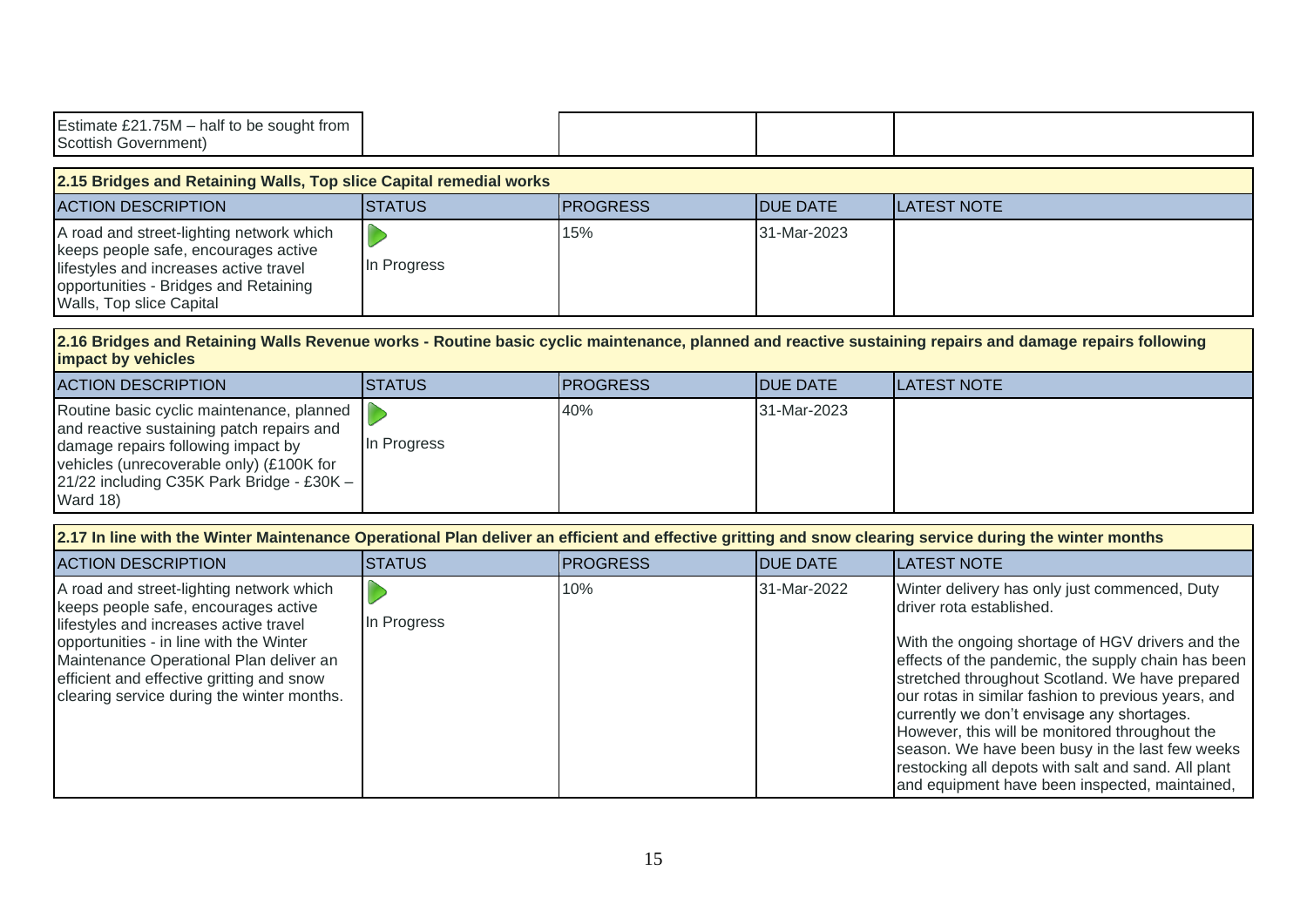|  |  | and readied for winter operations to begin.                   |
|--|--|---------------------------------------------------------------|
|  |  | Winter treatments have now started as per<br>operational plan |

| 2.18 Facilitate a range of youth work programmes that explores and promotes positive mental health and wellbeing                                                                                                                                                                                                                                                               |               |                 |                 |                                                                                                                                                                                                                                                                                                                                                                                                                                                                                                                                                                                                                                                                                                                                                                                                                                                                                                                                                                                                                                                                                                                                                                                                                                                                 |  |  |
|--------------------------------------------------------------------------------------------------------------------------------------------------------------------------------------------------------------------------------------------------------------------------------------------------------------------------------------------------------------------------------|---------------|-----------------|-----------------|-----------------------------------------------------------------------------------------------------------------------------------------------------------------------------------------------------------------------------------------------------------------------------------------------------------------------------------------------------------------------------------------------------------------------------------------------------------------------------------------------------------------------------------------------------------------------------------------------------------------------------------------------------------------------------------------------------------------------------------------------------------------------------------------------------------------------------------------------------------------------------------------------------------------------------------------------------------------------------------------------------------------------------------------------------------------------------------------------------------------------------------------------------------------------------------------------------------------------------------------------------------------|--|--|
| <b>ACTION DESCRIPTION</b>                                                                                                                                                                                                                                                                                                                                                      | <b>STATUS</b> | <b>PROGRESS</b> | <b>DUE DATE</b> | <b>LATEST NOTE</b>                                                                                                                                                                                                                                                                                                                                                                                                                                                                                                                                                                                                                                                                                                                                                                                                                                                                                                                                                                                                                                                                                                                                                                                                                                              |  |  |
| To address rising mental health and<br>wellbeing issues because of COVID-19 in<br>rural areas by reducing social isolation and<br>loneliness:<br>To facilitate a range of youth work<br>programmes that explores and promotes<br>positive mental health and wellbeing (e.g.<br>Aberdeenshire Peer Educators, Social<br>Isolation and Loneliness Project, LIFT, 1-1<br>support) | In Progress   | 50%             | 31-Mar-2022     | Across all 3 K&M networks the Elevate project ran<br>for anxious P7 young people who would benefit<br>from early intervention in their transition from P7 to<br>S1. 30 young people participated in the<br>programme with feedback highlighting that 100%<br>of the young people taking part felt reassured and<br>more confident about going into fist year. Some<br>parents commented on the difference Elevate had<br>made to their children, reporting increased<br>confidence in transition.<br>In the new academic year 2 Health and Wellbeing<br>groups have started after school in Stonehaven as<br>a result of the feedback from the participants of the<br>Elevate project and Young Carers summer<br>engagement. So far, they have identified activities<br>they would like to take part in as a group,<br>considering new experiences that challenge them<br>and are planning outings too.<br>CLD facilitated a 5 week programme with young<br>people who were experiencing heightened stress<br>around exams100% of young people have gained<br>an understanding of their wellbeing and strategies<br>to help support them during times of stress.<br>11 Young people from Portlethen, Stonehaven and<br>Mearns are attending the online training |  |  |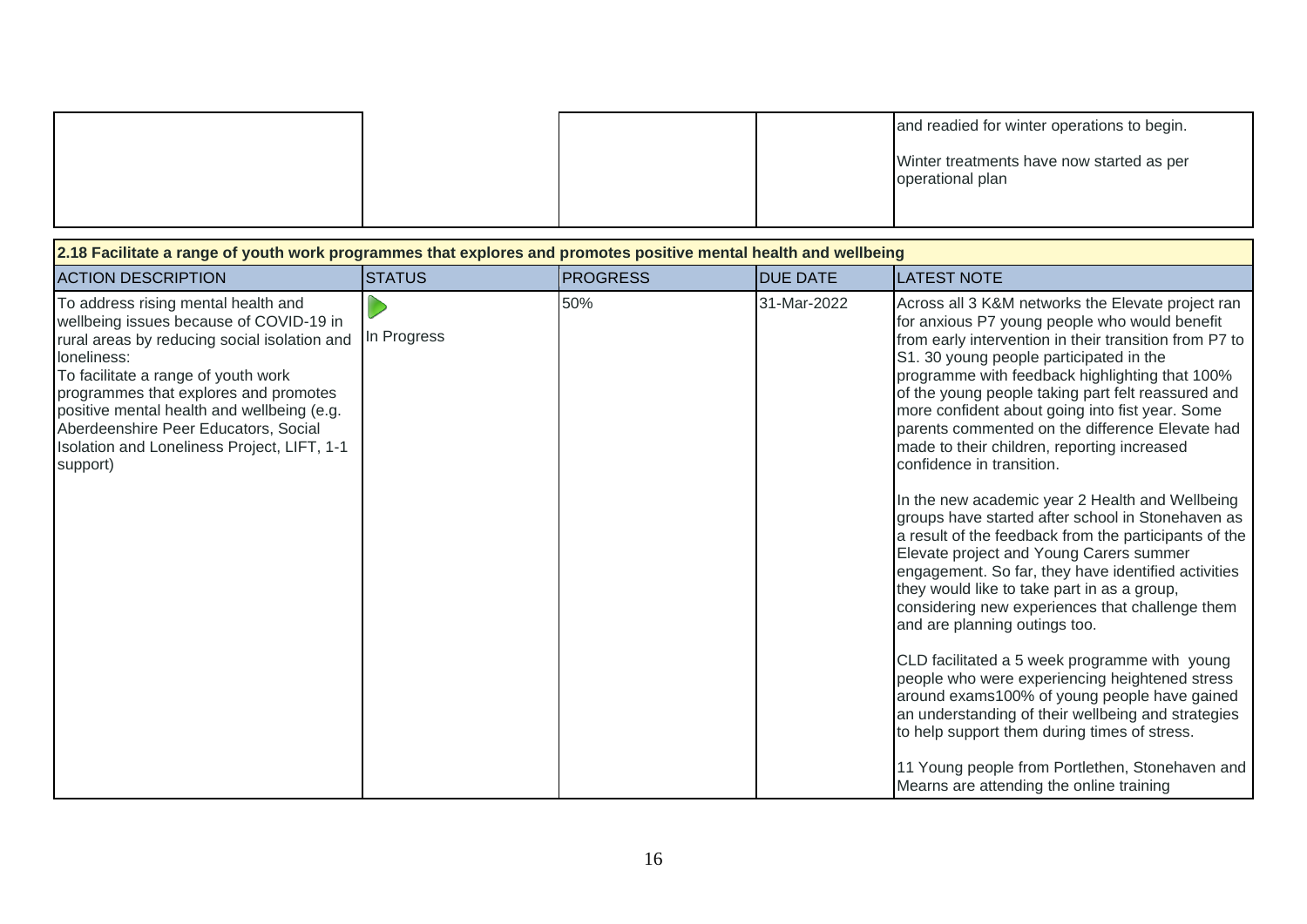| 2.19 With partners deliver a programme of learning and support to reduce social isolation of older adults |               |                  |                  |                                                                                                                                                                                                                                                                                                                                                                                                                                                                                                                                                                                                                                                                             |  |  |  |
|-----------------------------------------------------------------------------------------------------------|---------------|------------------|------------------|-----------------------------------------------------------------------------------------------------------------------------------------------------------------------------------------------------------------------------------------------------------------------------------------------------------------------------------------------------------------------------------------------------------------------------------------------------------------------------------------------------------------------------------------------------------------------------------------------------------------------------------------------------------------------------|--|--|--|
| <b>ACTION DESCRIPTION</b>                                                                                 | <b>STATUS</b> | <b>IPROGRESS</b> | <b>IDUE DATE</b> | <b>LATEST NOTE</b>                                                                                                                                                                                                                                                                                                                                                                                                                                                                                                                                                                                                                                                          |  |  |  |
| With partners deliver a programme of<br>learning and support to reduce social<br>solation of older adults | In Progress   | 44%              | 31-Mar-2022      | Adult learning CLD staff, along with Mearns and<br>Coastal healthy living network and Library staff<br>delivered the first pockets of sunshine café,<br>with 6 learners All of the learners have<br>experienced social isolation and mental well-being<br>difficulties during the pandemic, some made more<br>acute to limited digital life skills. Learners identified<br>two areas of focus for future sunshine cafes; basic<br>digital life skills and a garden themed mental well-<br>being activity programme, along with quarterly<br>learning bags that promote mental stimulation, and<br>the importance of social interaction at the sunshine<br>cafes every month |  |  |  |

| 2.20 Support to North, South and Central Alcohol and Drugs Partnership Forums to ensure that community members can shape and influence the delivery of |  |  |  |  |
|--------------------------------------------------------------------------------------------------------------------------------------------------------|--|--|--|--|
| actions to promote recovery and participation in community life                                                                                        |  |  |  |  |

| ACTION DESCRIPTION                                                                                                                                                                                                                                         | <b>ISTATUS</b> | <b>IPROGRESS</b> | <b>IDUE DATE</b> | <b>ILATEST NOTE</b>                                                                                                                                                                                                                                             |
|------------------------------------------------------------------------------------------------------------------------------------------------------------------------------------------------------------------------------------------------------------|----------------|------------------|------------------|-----------------------------------------------------------------------------------------------------------------------------------------------------------------------------------------------------------------------------------------------------------------|
| Support to North, South and Central<br>Alcohol and Drugs Partnership Forums to<br>ensure that community members can<br>shape and influence the delivery of actions<br>to promote recovery and participation in<br>community life Grant award of £15,000 to | In Progress    | 30%              | 31-Mar-2022      | Physical Engagement Team which includes Long<br>Term Health Conditions Team within LLA have<br>been engaging with ADP as services and activities<br>restart following removal of Covid 19 restrictions.<br>This area of work will be further developed in 2022. |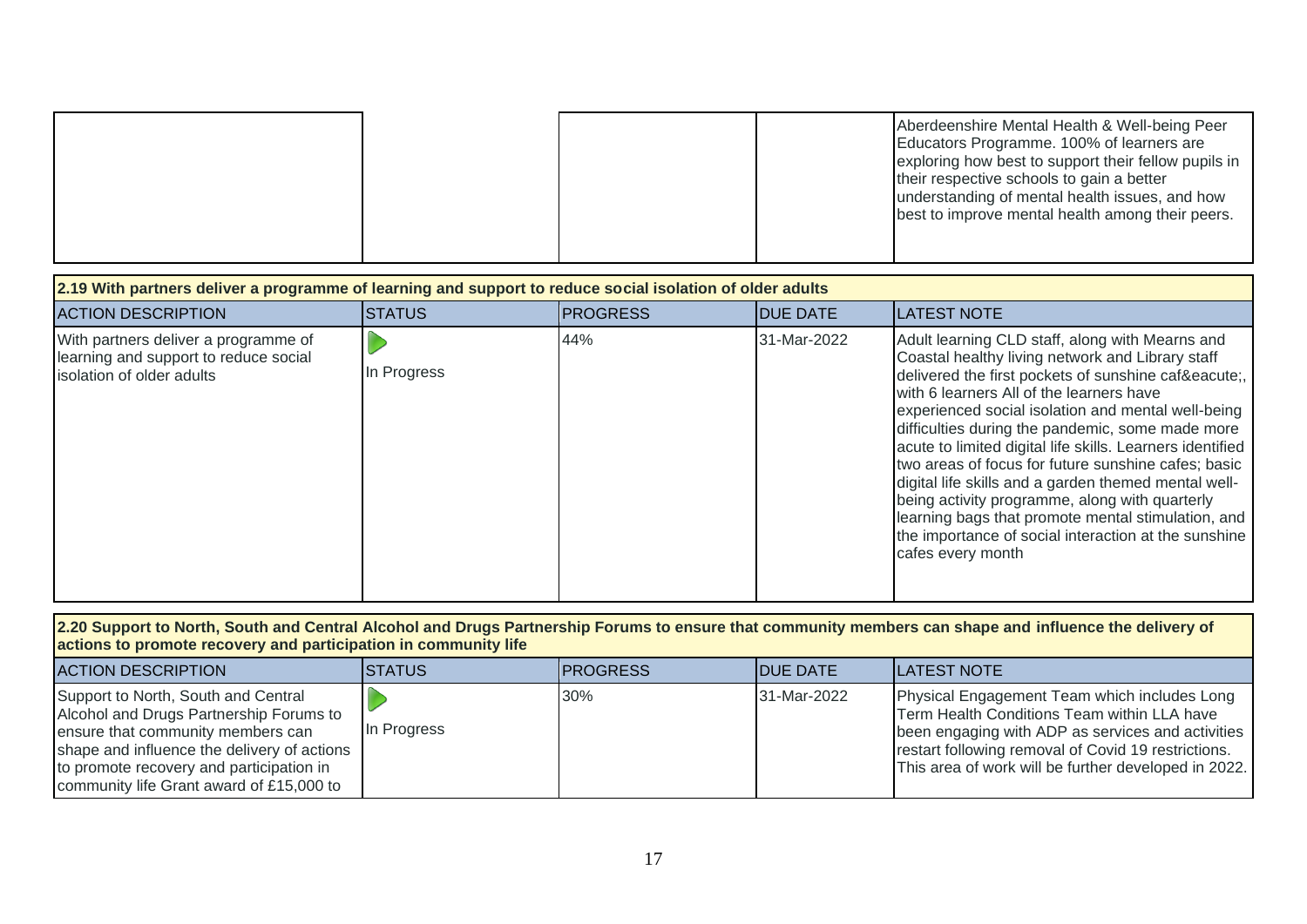| be dispersed by end of financial year |  | Cultural Engagement Team have been delivering       |
|---------------------------------------|--|-----------------------------------------------------|
| $(2022)$ .                            |  | Art On The Fly to support North ADP Forum.          |
|                                       |  | Phase 1 was delivered remotely due to restrictions. |

| 2.21 Carry out research across food banks and pantries to gather information on service users and their wider learning and support needs.            |                |                  |                  |                                                                                                                       |  |  |
|------------------------------------------------------------------------------------------------------------------------------------------------------|----------------|------------------|------------------|-----------------------------------------------------------------------------------------------------------------------|--|--|
| <b>ACTION DESCRIPTION</b>                                                                                                                            | <b>ISTATUS</b> | <b>IPROGRESS</b> | <b>IDUE DATE</b> | <b>ILATEST NOTE</b>                                                                                                   |  |  |
| Carry out research across food banks and $\sim$<br>pantries to gather information on service<br>users and their wider learning and support<br>needs. | Completed      | 100%             | 30-Jun-2021      | The research has been completed and the<br>summary report has been finalised. The full report<br>is in final editing. |  |  |

| 2.22 Deliver Creative Learning programmes for primary age children through collaboration with professional artists and schools in Catterline & Laurencekirk                                                                             |                                   |                 |                  |                                                                                                                                                                                                                                                                                                                                                                                                                                                                                                      |  |  |
|-----------------------------------------------------------------------------------------------------------------------------------------------------------------------------------------------------------------------------------------|-----------------------------------|-----------------|------------------|------------------------------------------------------------------------------------------------------------------------------------------------------------------------------------------------------------------------------------------------------------------------------------------------------------------------------------------------------------------------------------------------------------------------------------------------------------------------------------------------------|--|--|
| <b>ACTION DESCRIPTION</b>                                                                                                                                                                                                               | ISTATUS.                          | <b>PROGRESS</b> | <b>IDUE DATE</b> | ILATEST NOTE                                                                                                                                                                                                                                                                                                                                                                                                                                                                                         |  |  |
| Improve opportunities for children to learn,<br>attain and achieve - deliver creative<br>Learning programmes for primary age<br>children through collaboration with<br>professional artists and schools in<br>Catterline & Laurencekirk | $\blacktriangledown$<br>Completed | 100%            | 31-Mar-2022      | Second phase of Scots in the Landscape (creative<br>outdoor learning) programme developed following<br>pilot in Laurencekirk Primary. Programme now<br>introduced at Catterline Primary.<br>10,000 children took part in Youth Music Initiative<br>activities across Aberdeenshire and several of<br>projects work with young carers, care experienced<br>children and those with additional support needs.<br>One young carers project in particular worked with<br>young people from Laurencekirk. |  |  |

| 2.23 Invest in Stonehaven Open Air Pool so that it can provide a sport and physical activity service and attract visitors to Stonehaven  |           |                  |                  |                                                                                                                                                                                                                                                                                                                                                     |  |  |
|------------------------------------------------------------------------------------------------------------------------------------------|-----------|------------------|------------------|-----------------------------------------------------------------------------------------------------------------------------------------------------------------------------------------------------------------------------------------------------------------------------------------------------------------------------------------------------|--|--|
| <b>ACTION DESCRIPTION</b>                                                                                                                | ISTATUS.  | <b>IPROGRESS</b> | <b>IDUE DATE</b> | <b>ILATEST NOTE</b>                                                                                                                                                                                                                                                                                                                                 |  |  |
| Invest in Stonehaven Open Air Pool so that<br>it can provide a sport and physical activity<br>service and attract visitors to Stonehaven | Completed | 100%             | 31-May-2021      | LLA has now invested a significant sum in<br>Stonehaven Open Air Pool, together with support<br>from the Friends of Stonehaven Open Air Pool.<br>The 2021 season went ahead successfully -<br>following £50,000 investment in a new water slide<br>and in excess of £40,000 invested in the<br>infrastructure of the pool by LLA. It is anticipated |  |  |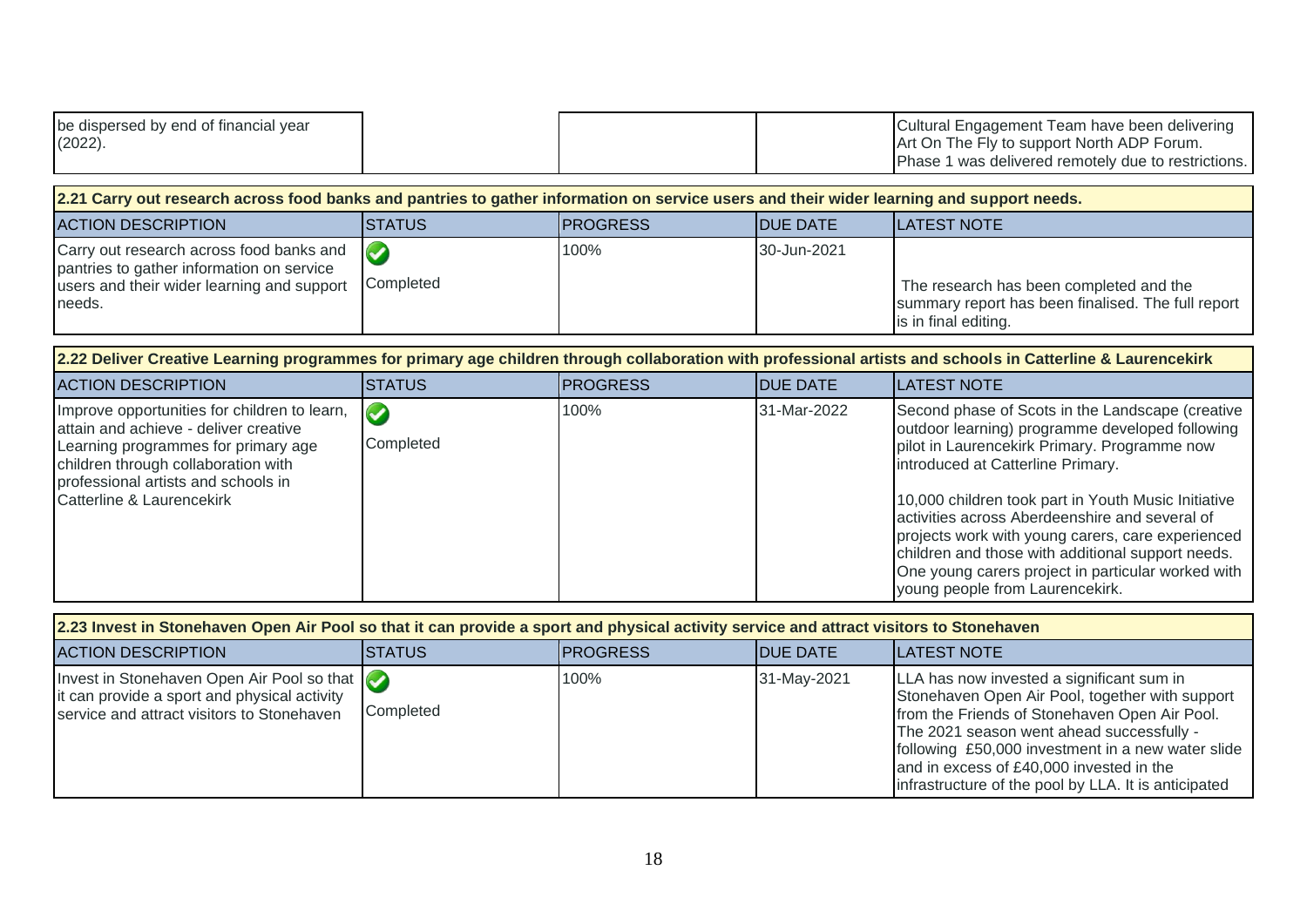|  |  |  |  | that there will be an investment scheme for 2022<br>as well shortly |
|--|--|--|--|---------------------------------------------------------------------|
|--|--|--|--|---------------------------------------------------------------------|

#### **2.24 Develop a partnership approach with community to ensure high quality library provision in Newtonhill** ACTION DESCRIPTION **STATUS** STATUS **PROGRESS** DUE DATE LATEST NOTE Develop a partnership approach with  $\triangleright$ 50% 31-Mar-2022 Due to ongoing structural issues with Newtonhill community to ensure high quality library Library LLA has unfortunately been unable to offer In Progress provision in Newtonhill. services in the building itself. LLA is developing a number of alternative options including a popular doorstep delivery service which drop offs directly to the homes of local residents. LLA is also exploring ways we could deliver a Click & Collect service locally in partnership with the local community, as well as providing outreach activities.

| 2.25 Invest in customer facing aspect of Portlethen Pool |               |                  |                  |                                 |  |
|----------------------------------------------------------|---------------|------------------|------------------|---------------------------------|--|
| <b>ACTION DESCRIPTION</b>                                | <b>STATUS</b> | <b>IPROGRESS</b> | <b>IDUE DATE</b> | <b>ILATEST NOTE</b>             |  |
| Invest in customer facing aspect of<br>Portlethen Pool   | Overdue       | $0\%$            | 30-Sep-2021      | No further update at this stage |  |

| 2.26 Agree a major capital investment for the town of Stonehaven through partnership working and using a participatory budgeting approach                  |                |                 |                  |                                                                                                                                                                                                                                                                                                                                                                                                                                                                                             |  |  |
|------------------------------------------------------------------------------------------------------------------------------------------------------------|----------------|-----------------|------------------|---------------------------------------------------------------------------------------------------------------------------------------------------------------------------------------------------------------------------------------------------------------------------------------------------------------------------------------------------------------------------------------------------------------------------------------------------------------------------------------------|--|--|
| <b>ACTION DESCRIPTION</b>                                                                                                                                  | <b>ISTATUS</b> | <b>PROGRESS</b> | <b>IDUE DATE</b> | <b>LATEST NOTE</b>                                                                                                                                                                                                                                                                                                                                                                                                                                                                          |  |  |
| Agree a major capital investment for the<br>town of Stonehaven through partnership<br>working and using a participatory budgeting In Progress<br>approach. |                | 70%             | 30-Apr-2022      | The PB Vote will take place in February 22 over a<br>couple of weeks starting 7th Feb and ending 20th<br>Feb with the results announced shortly after. The<br>options have been released and the engage<br>platform, that will be used for the vote, has been<br>updated the link is<br>https://engage.aberdeenshire.gov.uk/lla-<br>stonehavenpb. This will conclude the first phase<br>of this project identifying and deciding the options.<br>The second phase will be shorter to ensure |  |  |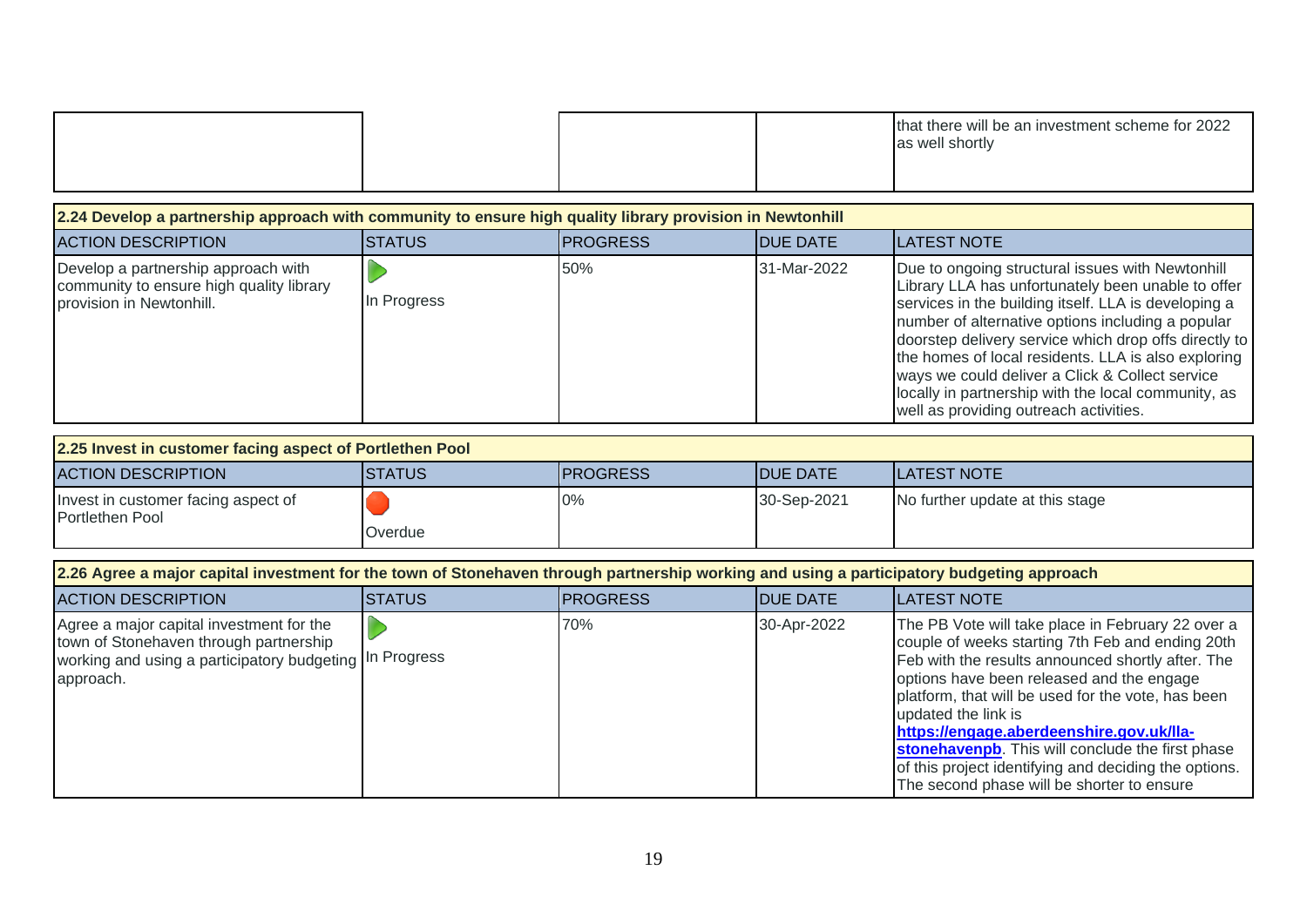|  |  | delivery of the options within the timeline and final<br>phase the build and commissioning. |
|--|--|---------------------------------------------------------------------------------------------|
|  |  |                                                                                             |
|  |  |                                                                                             |

| 2.27 Improve Mearns Synthetic Pitch |                |                  |                  |                                                                                                                                                                               |  |  |
|-------------------------------------|----------------|------------------|------------------|-------------------------------------------------------------------------------------------------------------------------------------------------------------------------------|--|--|
| <b>ACTION DESCRIPTION</b>           | <b>ISTATUS</b> | <b>IPROGRESS</b> | <b>IDUE DATE</b> | <b>ILATEST NOTE</b>                                                                                                                                                           |  |  |
| Improve Mearns Synthetic Pitch      | In Progress    | 0%               | 31-Jul-2022      | Officers are looking at the potential 'rejuvanation'<br>of the Mearns Synthetic Pitch for summer 2022.<br>Officers will make an assessment of scale of need<br>in Spring 2022 |  |  |

| 2.28 Improvement to customer facing element of Inverbervie Sports Centre |         |                  |                  |                                                                                                                                      |  |  |
|--------------------------------------------------------------------------|---------|------------------|------------------|--------------------------------------------------------------------------------------------------------------------------------------|--|--|
| <b>ACTION DESCRIPTION</b>                                                | ISTATUS | <b>IPROGRESS</b> | <b>IDUE DATE</b> | <b>ILATEST NOTE</b>                                                                                                                  |  |  |
| Improvement to customer facing element of<br>Inverbervie Sports Centre   | Overdue | 0%               | 31-Jan-2022      | Officers have had an initial discussion with<br>stakeholders, and agreed to undertake an initial<br>costing exercise at the facility |  |  |

| 2.29 Book Bug in the pool, storytelling with actions in the pool |                |                  |                  |                                                                                                                                                                                      |  |  |
|------------------------------------------------------------------|----------------|------------------|------------------|--------------------------------------------------------------------------------------------------------------------------------------------------------------------------------------|--|--|
| <b>ACTION DESCRIPTION</b>                                        | <b>ISTATUS</b> | <b>IPROGRESS</b> | <b>IDUE DATE</b> | <b>ILATEST NOTE</b>                                                                                                                                                                  |  |  |
| Book Bug in the pool, storytelling with<br>actions in the pool   | Overdue        | 0%               | 30-Jun-2021      | National guidelines and Covid-19 restrictions<br>prevented this action being completed. Action will<br>be reviewed alongside changing restrictions and<br>progressed where possible. |  |  |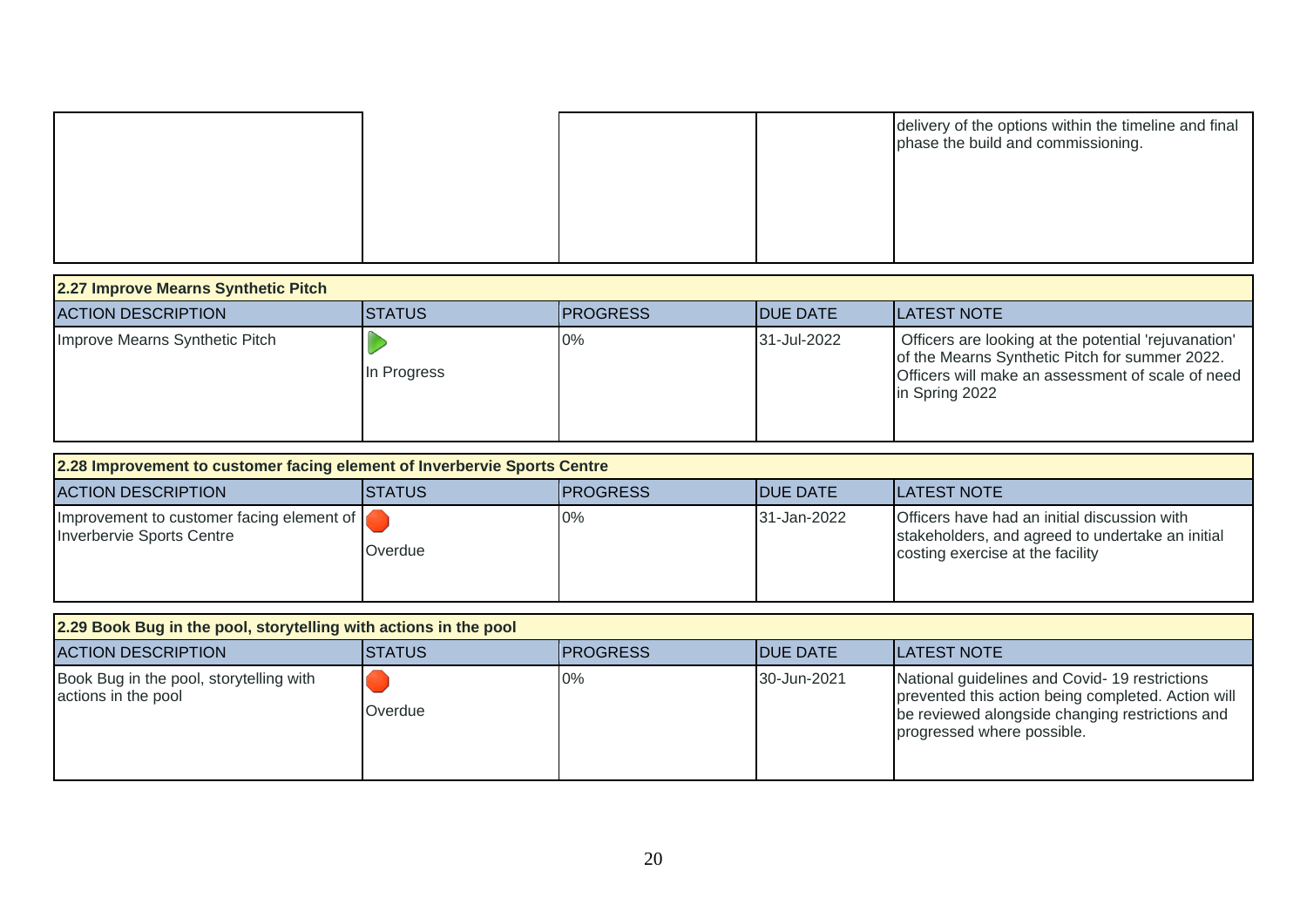| 2.30 Digital first - trial of Alexes in Care Homes / VSH, Stonehaven                                                                                                                                                                                    |               |                 |                 |                                                                                                                                                                                                  |  |  |
|---------------------------------------------------------------------------------------------------------------------------------------------------------------------------------------------------------------------------------------------------------|---------------|-----------------|-----------------|--------------------------------------------------------------------------------------------------------------------------------------------------------------------------------------------------|--|--|
| <b>ACTION DESCRIPTION</b>                                                                                                                                                                                                                               | <b>STATUS</b> | <b>PROGRESS</b> | <b>DUE DATE</b> | <b>LATEST NOTE</b>                                                                                                                                                                               |  |  |
| Digital first - trial of Alexes in Care Homes /<br>VSH, Stonehaven. Telecare Group to<br>update criteria for provision of Alexa.<br>Training of Care Home Staff. Tool for<br>collection of Data made accessible Links to<br>Mental Health research made | In Progress   | 10%             | 28-Feb-2022     | Progress has been delayed by the continuing<br>impacts of the Covid-19 pandemic and other<br>increased demands on the health and social care<br>system locally                                   |  |  |
| 2.31 Review of current activity provided by LLA staff at Edenholme Care Home, Stonehaven                                                                                                                                                                |               |                 |                 |                                                                                                                                                                                                  |  |  |
| <b>ACTION DESCRIPTION</b>                                                                                                                                                                                                                               | <b>STATUS</b> | <b>PROGRESS</b> | <b>DUE DATE</b> | <b>LATEST NOTE</b>                                                                                                                                                                               |  |  |
| Edenholme Care Home, Stonehaven:<br>Look at current activity provided by LLA<br>staff<br>Look at future provision & what can be<br>achieved virtually                                                                                                   | Overdue       | 10%             | 30-Sep-2021     | Progress has been delayed by the continuing<br>impacts of the Covid-19 pandemic and other<br>increased demands on the health and social care<br>system locally.                                  |  |  |
| 2.32 Exercising with LLA - actions to increase participation levels                                                                                                                                                                                     |               |                 |                 |                                                                                                                                                                                                  |  |  |
| <b>ACTION DESCRIPTION</b>                                                                                                                                                                                                                               | <b>STATUS</b> | <b>PROGRESS</b> | <b>DUE DATE</b> | <b>LATEST NOTE</b>                                                                                                                                                                               |  |  |
| Benchmark how many people complete<br>exercise with LLA<br>Map what could be offered Map what<br>people would like<br>Develop specific exercise sessions for<br>people with a learning disability                                                       | Overdue       | 10%             | 31-Oct-2021     | Progress has been delayed by the continuing<br>impacts of the Covid-19 pandemic and other<br>increased demands on the health and social care<br>system locally                                   |  |  |
| 2.33 Support our communities to access services to help with social isolation and mental wellbeing.                                                                                                                                                     |               |                 |                 |                                                                                                                                                                                                  |  |  |
| <b>ACTION DESCRIPTION</b>                                                                                                                                                                                                                               | <b>STATUS</b> | <b>PROGRESS</b> | <b>DUE DATE</b> | <b>LATEST NOTE</b>                                                                                                                                                                               |  |  |
| Support our communities to access<br>services to help with social isolation and<br>mental wellbeing.<br>Provide opportunities to access mental                                                                                                          | In Progress   | 50%             | 31-Mar-2023     | K & M Connecting Communities group initiated<br>work to determine community resilience and<br>factors affecting this in K & M. Focus groups held<br>with older people, mums', families and youth |  |  |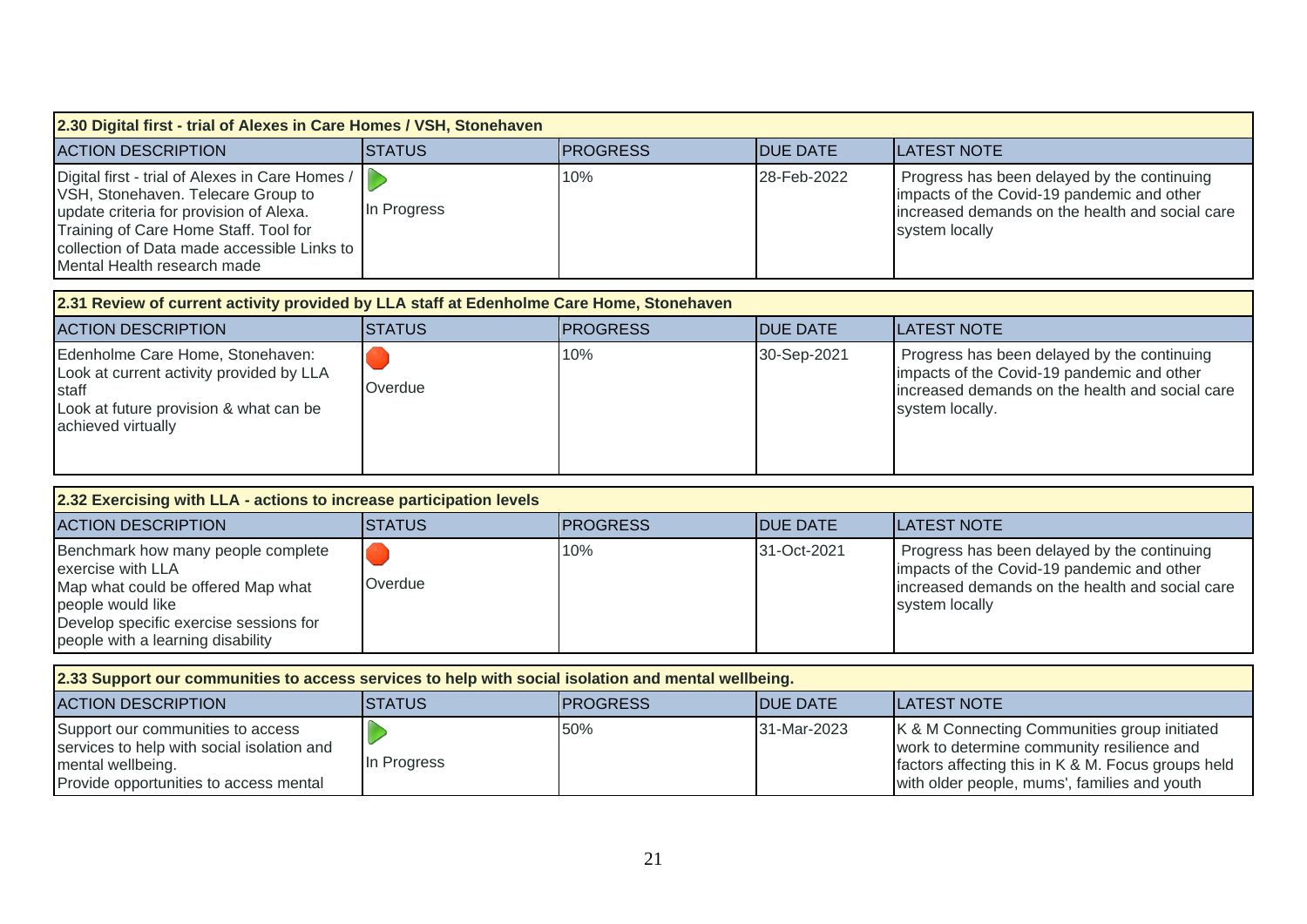| health training, including SMHFA, Mental<br>Health Awareness, Stress Management |  | forum. Draft report completed.                                              |
|---------------------------------------------------------------------------------|--|-----------------------------------------------------------------------------|
| and Resilience Awareness.                                                       |  | Mind yer Mind information gathered for collation in<br>e booklet, now live. |
|                                                                                 |  |                                                                             |
|                                                                                 |  | Mental Health and Wellbeing group meeting, new<br>chair in place.           |
|                                                                                 |  |                                                                             |

| 2.34 Assist residents in maximising income, budgeting support and debt management                                                                                                                                  |                |                  |                  |              |  |  |
|--------------------------------------------------------------------------------------------------------------------------------------------------------------------------------------------------------------------|----------------|------------------|------------------|--------------|--|--|
| <b>ACTION DESCRIPTION</b>                                                                                                                                                                                          | <b>ISTATUS</b> | <b>IPROGRESS</b> | <b>IDUE DATE</b> | ILATEST NOTE |  |  |
| Engaging with residents of Aberdeenshire<br>who have approached the service (or been<br>referred) for money and welfare advice:<br>Assist residents in maximising income,<br>budgeting support and debt management | Neglected      | 0%               | 31-Mar-2023      |              |  |  |

| 2.35 Process applications effectively and within expected timescales                                                                                                                                                                                   |                |                  |                  |                                                                                                                                                                                                                                                                                                                                                                                                                                                                     |  |  |  |
|--------------------------------------------------------------------------------------------------------------------------------------------------------------------------------------------------------------------------------------------------------|----------------|------------------|------------------|---------------------------------------------------------------------------------------------------------------------------------------------------------------------------------------------------------------------------------------------------------------------------------------------------------------------------------------------------------------------------------------------------------------------------------------------------------------------|--|--|--|
| <b>ACTION DESCRIPTION</b>                                                                                                                                                                                                                              | <b>ISTATUS</b> | <b>IPROGRESS</b> | <b>IDUE DATE</b> | <b>LATEST NOTE</b>                                                                                                                                                                                                                                                                                                                                                                                                                                                  |  |  |  |
| Engaging with applicants of the Scottish<br>Welfare Fund to provide financial support to<br>people?who are facing a crisis or need help In Progress<br>to live in the community: Process<br>applications effectively and within expected<br>timescales |                | 90%              | 31-Mar-2023      | The Scottish Government have only published the<br>statistics for Q1 2021/22 and those stats are as<br>follows<br>Community Care Grants - 92% of applications<br>have been processed within 15 days or less.<br>Crisis Grants - 95% of applications have been<br>processed by the end of the next working day from<br>receipt.<br>The statutory obligations for processing are 15<br>working days for Community Care Grants and 1<br>working day for Crisis Grants. |  |  |  |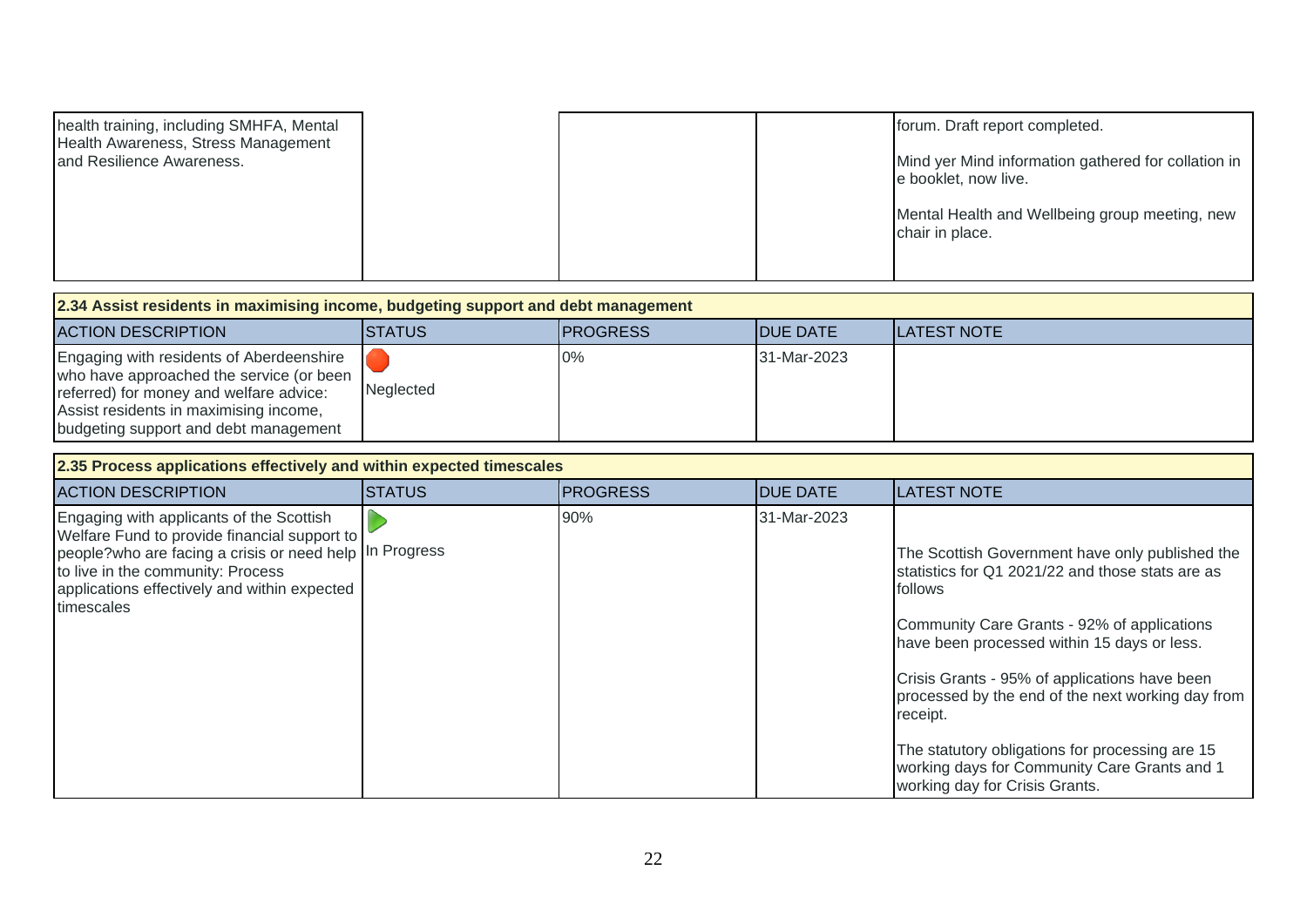|  |  |  | <b>3. OUR ENVIRONMENT-INFRASTRUCTURE</b> |  |
|--|--|--|------------------------------------------|--|
|  |  |  |                                          |  |

| 3. Our Environment: Infrastructure                                                     |               |                 |                 |                      |  |  |
|----------------------------------------------------------------------------------------|---------------|-----------------|-----------------|----------------------|--|--|
| <b>ACTION DESCRIPTION</b>                                                              | <b>STATUS</b> | <b>PROGRESS</b> | <b>DUE DATE</b> | <b>LATEST NOTE</b>   |  |  |
| Actions for the Strategic Priority of<br>Infrastructure which sits under the Pillar of |               | 28%             | 31-Mar-2023     | <b>PARENT ACTION</b> |  |  |
| Our Environment                                                                        | In Progress   |                 |                 |                      |  |  |
| 3.01 Improvements to Waste Service                                                     |               |                 |                 |                      |  |  |
| <b>ACTION DESCRIPTION</b>                                                              | <b>STATUS</b> | <b>PROGRESS</b> | <b>DUE DATE</b> | <b>LATEST NOTE</b>   |  |  |
| -- enter action details here --                                                        |               | 37%             | 31-Mar-2023     | <b>PARENT ACTION</b> |  |  |
|                                                                                        | In Progress   |                 |                 |                      |  |  |

| 3.01 Submit bids for funding and if successful move towards implementing a 3 weekly kerbside collection service                                                                                                                 |             |                  |                  |                                                                                                                                                                                          |  |  |  |
|---------------------------------------------------------------------------------------------------------------------------------------------------------------------------------------------------------------------------------|-------------|------------------|------------------|------------------------------------------------------------------------------------------------------------------------------------------------------------------------------------------|--|--|--|
| <b>ACTION DESCRIPTION</b>                                                                                                                                                                                                       | ISTATUS     | <b>IPROGRESS</b> | <b>IDUE DATE</b> | <b>ILATEST NOTE</b>                                                                                                                                                                      |  |  |  |
| Submit bids for funding and if successful<br>move towards implementing a 3 weekly<br>kerbside collection service with the non-<br>recyclable waste bins emptied once and the<br>recycling bins emptied twice in three<br>weeks. | In Progress | 20%              | 31-Mar-2022      | Funding application approved for £3.4 million.<br>Report to ISC on 20 January 2022 to progress<br>implementation of 3 weekly kerbside collection<br>service. Await outcome of Committee. |  |  |  |

| 3.02 Review recycling centre permit system and recycling centre service provision. Alford recycling centre to reopen in 2021 with a wider range of recyclables                          |             |                  |                  |                                                                                                                                                                           |  |  |  |
|-----------------------------------------------------------------------------------------------------------------------------------------------------------------------------------------|-------------|------------------|------------------|---------------------------------------------------------------------------------------------------------------------------------------------------------------------------|--|--|--|
| <b>ACTION DESCRIPTION</b>                                                                                                                                                               | ISTATUS     | <b>IPROGRESS</b> | <b>IDUE DATE</b> | <b>ILATEST NOTE</b>                                                                                                                                                       |  |  |  |
| Waste and recycling service which supports<br>our attractive environment and reduces<br>emissions -<br>Review recycling centre permit system and<br>recycling centre service provision. | In Progress | 85%              | 31-Dec-2022      | Report to ISC 20 January 2022 recommending<br>minor changes to the booking and limit system at<br>the household recycling centres. Await outcome of<br>Committee meeting. |  |  |  |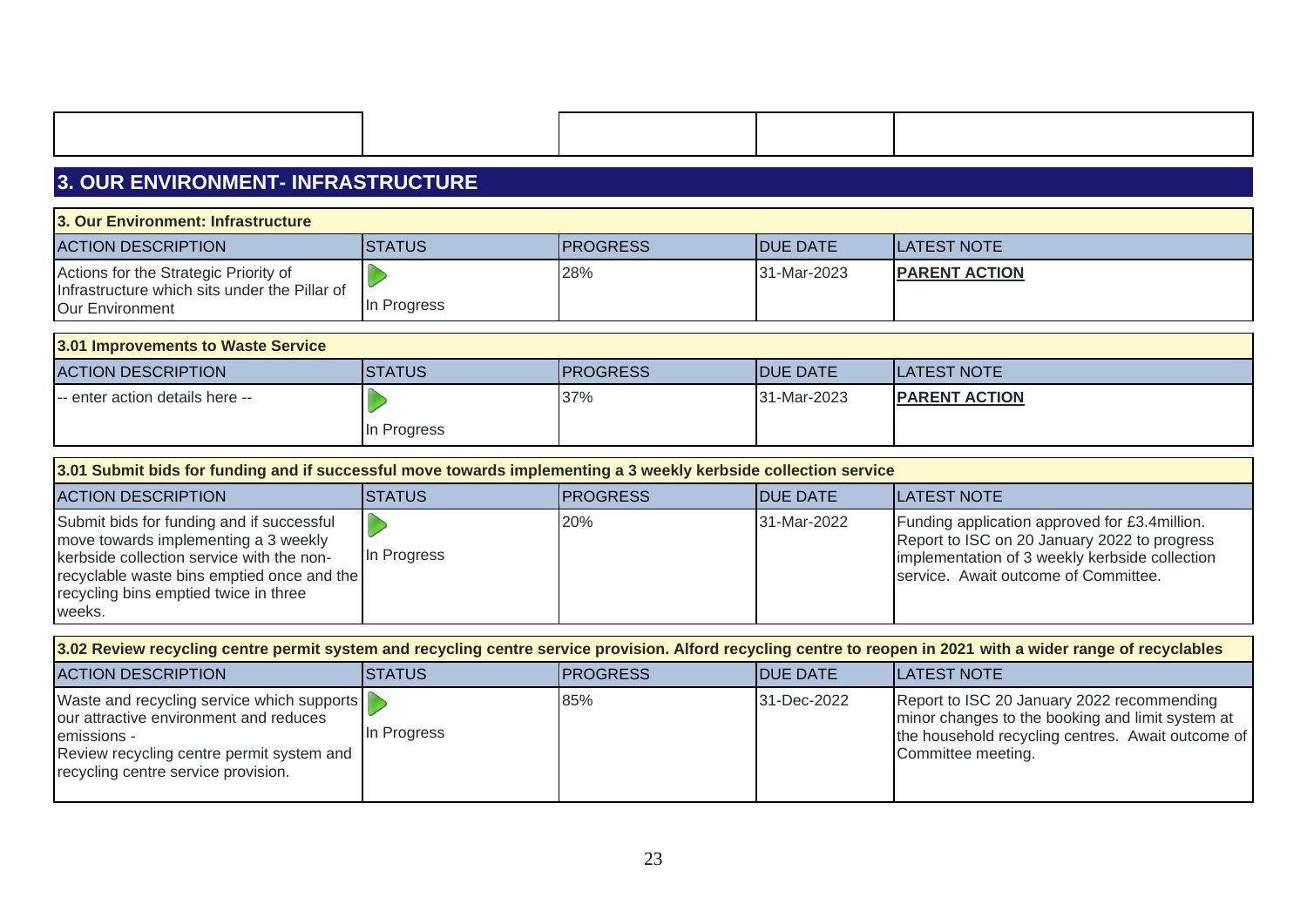| 3.03 Work to increase the number of recyclable materials accepted at recycling centres                                                                                                                                                                                                                              |                             |                 |                 |                                                                                                                                                                                                                  |  |  |  |
|---------------------------------------------------------------------------------------------------------------------------------------------------------------------------------------------------------------------------------------------------------------------------------------------------------------------|-----------------------------|-----------------|-----------------|------------------------------------------------------------------------------------------------------------------------------------------------------------------------------------------------------------------|--|--|--|
| <b>ACTION DESCRIPTION</b>                                                                                                                                                                                                                                                                                           | <b>STATUS</b>               | <b>PROGRESS</b> | <b>DUE DATE</b> | <b>LATEST NOTE</b>                                                                                                                                                                                               |  |  |  |
| Waste and recycling service which supports<br>our attractive environment and reduces<br>emissions -<br>work to increase the number of recyclable<br>materials accepted at recycling centres.                                                                                                                        | $\mathbb{D}$<br>In Progress | 20%             | 31-Mar-2023     | Polystyrene recycling trial continuing at<br>Stonehaven and Portlethen Recycling Centres.<br>Trials to continue for 6 months to gather data for<br>feasibility studies.                                          |  |  |  |
| Responsibility schemes as they are introduced                                                                                                                                                                                                                                                                       |                             |                 |                 | 3.04 Reduce non-recyclable waste by promoting waste reduction measures and recycling, including the Deposit Return Scheme and Extended Producer                                                                  |  |  |  |
| <b>ACTION DESCRIPTION</b>                                                                                                                                                                                                                                                                                           | <b>STATUS</b>               | <b>PROGRESS</b> | <b>DUE DATE</b> | <b>LATEST NOTE</b>                                                                                                                                                                                               |  |  |  |
| Waste and recycling service which supports<br>our attractive environment and reduces<br>emissions -<br>reduce non-recyclable waste by promoting<br>waste reduction measures and recycling,<br>including the Deposit Return Scheme and<br><b>Extended Producer Responsibility schemes</b><br>as they are introduced. | In Progress                 | 15%             | 31-Mar-2023     | Food waste reduction and recycling<br>communications campaign planned for January -<br>March 2022. DRS delayed until August 2023, EPR<br>will follow that.                                                       |  |  |  |
| 3.05 Review options and finalise arrangements for bulky waste treatment in 2021/22                                                                                                                                                                                                                                  |                             |                 |                 |                                                                                                                                                                                                                  |  |  |  |
| <b>ACTION DESCRIPTION</b>                                                                                                                                                                                                                                                                                           | <b>STATUS</b>               | <b>PROGRESS</b> | <b>DUE DATE</b> | <b>LATEST NOTE</b>                                                                                                                                                                                               |  |  |  |
| Waste and recycling service which supports<br>our attractive environment and reduces<br>emissions -<br>review options and finalise arrangements<br>for bulky waste treatment in 2021/22.                                                                                                                            | $\mathbb{D}$<br>In Progress | 50%             | 31-Mar-2022     | Bulky waste treatment contract due to be in place<br>for 29th October 2022 therefore procurement<br>process will commence approx. March 2022.<br>Ongoing discussion for joint procurement with<br>Aberdeen City. |  |  |  |
| 3.06 Delivery of operational Ness EfW Plant                                                                                                                                                                                                                                                                         |                             |                 |                 |                                                                                                                                                                                                                  |  |  |  |
| <b>ACTION DESCRIPTION</b>                                                                                                                                                                                                                                                                                           | <b>STATUS</b>               | <b>PROGRESS</b> | <b>DUE DATE</b> | <b>LATEST NOTE</b>                                                                                                                                                                                               |  |  |  |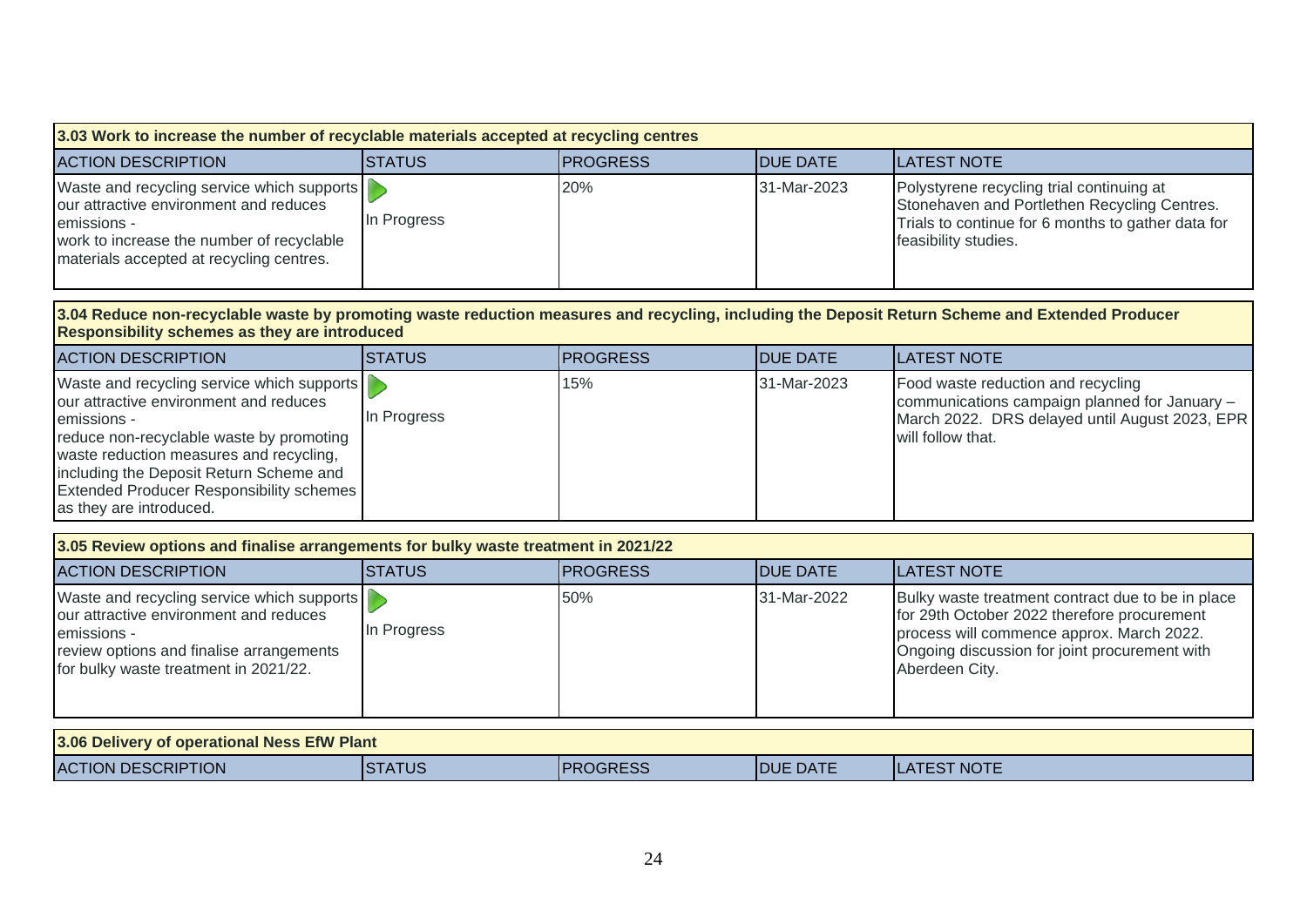| Waste and recycling service which supports |             | 65% | <b>31-Mar-2022</b> | EfW plant build continuing after a 3 week downtime |
|--------------------------------------------|-------------|-----|--------------------|----------------------------------------------------|
| our attractive environment and reduces     |             |     |                    | lover the Christmas period.                        |
| emissions -                                | In Progress |     |                    |                                                    |
| delivery of operational Ness EfW Plant.    |             |     |                    |                                                    |

| 3.07 Review opportunities for further community engagement in delivery of the LPAP                                                                                                       |                |                  |                  |                                                                                                                                                                  |  |  |  |
|------------------------------------------------------------------------------------------------------------------------------------------------------------------------------------------|----------------|------------------|------------------|------------------------------------------------------------------------------------------------------------------------------------------------------------------|--|--|--|
| <b>ACTION DESCRIPTION</b>                                                                                                                                                                | <b>ISTATUS</b> | <b>IPROGRESS</b> | <b>IDUE DATE</b> | <b>LATEST NOTE</b>                                                                                                                                               |  |  |  |
| Waste and recycling service which supports<br>our attractive environment and reduces<br>emissions -<br>review opportunities for further community<br>engagement in delivery of the LPAP. | In Progress    | 10%              | 31-Mar-2023      | Working on progressing a trial in Alford community<br>before expanding to other communities.<br>Unfortunately Covid has delayed the trial starting in<br>Alford. |  |  |  |

**3.08 Deliver actions in the Local Transport Strategy (LTS) relating to active travel (walking, cycling etc) including the development of integrated Travel Town Masterplan for Portlethen**

| <b>ACTION DESCRIPTION</b>                                                                                                                                                                                                            | <b>STATUS</b> | <b>PROGRESS</b> | <b>IDUE DATE</b> | <b>ILATEST NOTE</b>                                                                                                                                                                                                                          |
|--------------------------------------------------------------------------------------------------------------------------------------------------------------------------------------------------------------------------------------|---------------|-----------------|------------------|----------------------------------------------------------------------------------------------------------------------------------------------------------------------------------------------------------------------------------------------|
| Deliver actions in the Local Transport<br>Strategy (LTS) relating to active travel<br>(walking, cycling etc) including the<br>development of integrated Travel Town<br>Masterplans - Portlethen Integrated Travel<br>Town Masterplan | In Progress   | 50%             | 31-Mar-2023      | Progress with active travel actions was provided in<br>the Strategic Transport Update which went to ISC<br>on the 30th September (item 7). Some of the<br>actions highlighted in the report include:-                                        |
|                                                                                                                                                                                                                                      |               |                 |                  | provision of free bike access to children through<br>schools. As part of a successful bid through<br>Sustrans it is proposed to create bike libraries in 2<br>school clusters in Ellon and Portlethen.                                       |
|                                                                                                                                                                                                                                      |               |                 |                  | . An updated walking and cycling map has been<br>developed for Westhill which includes the new 7.5<br>mile Westhill Orbital Trail. This route was<br>developed by the Westhill and Elrick Community<br>council and the Westhill Rotary Club. |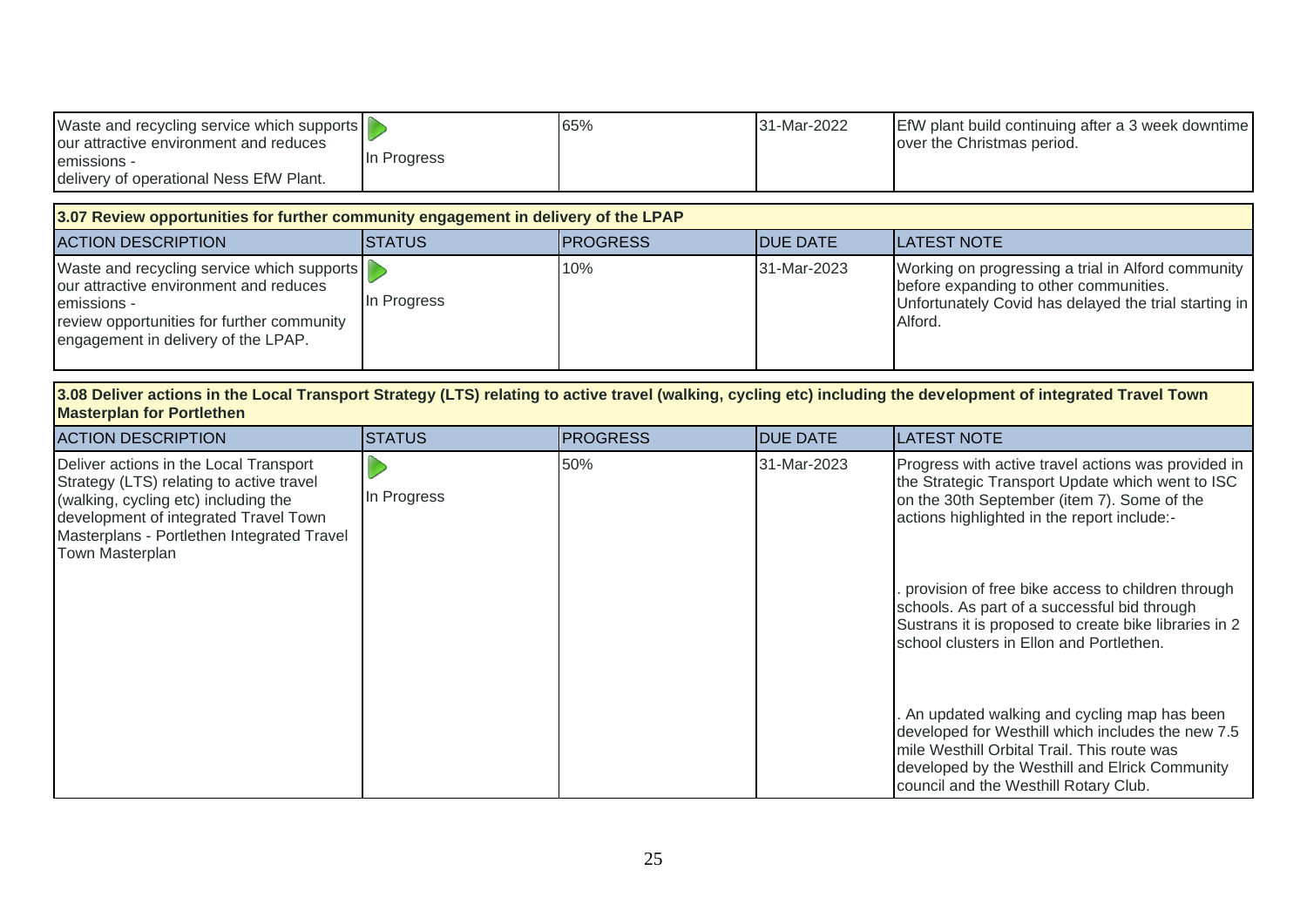|  |  | A new walking and cycling map for Portsoy has<br>been successfully launched with 400 maps already<br>distributed to local businesses.                                                                                                                                                                                                                                                                |
|--|--|------------------------------------------------------------------------------------------------------------------------------------------------------------------------------------------------------------------------------------------------------------------------------------------------------------------------------------------------------------------------------------------------------|
|  |  | Development of the Integrated Travel Towns in<br>Portlethen, Inverurie, Huntly, Fraserburgh and<br>Ellon continues.                                                                                                                                                                                                                                                                                  |
|  |  | Work is progressing with development of various<br>strategic routes. The Cluny to Sauchen path has<br>been completed and is useable although some<br>fencing work is still required and junction<br>improvements have still to be completed.                                                                                                                                                         |
|  |  | The Aberdeenshire Council Cycling Bothy project<br>in partnership with Cycling UK has made good<br>progress within the 5 towns the project is focusing<br>on, including in Portlethen.<br>Progress with the proposed infrastructure<br>improvements in the ITT is ongoing. Funding has<br>been secure to deliver all three path improvements<br>through the Low Carbon Travel and Transport<br>fund. |
|  |  |                                                                                                                                                                                                                                                                                                                                                                                                      |

| 3.09 Developing infrastructures that promote Cultural and Physical activity - Multi Use Path from Stonehaven to Aberdeen |               |                 |                  |                     |  |
|--------------------------------------------------------------------------------------------------------------------------|---------------|-----------------|------------------|---------------------|--|
| <b>ACTION DESCRIPTION</b>                                                                                                | <b>STATUS</b> | <b>PROGRESS</b> | <b>IDUE DATE</b> | <b>ILATEST NOTE</b> |  |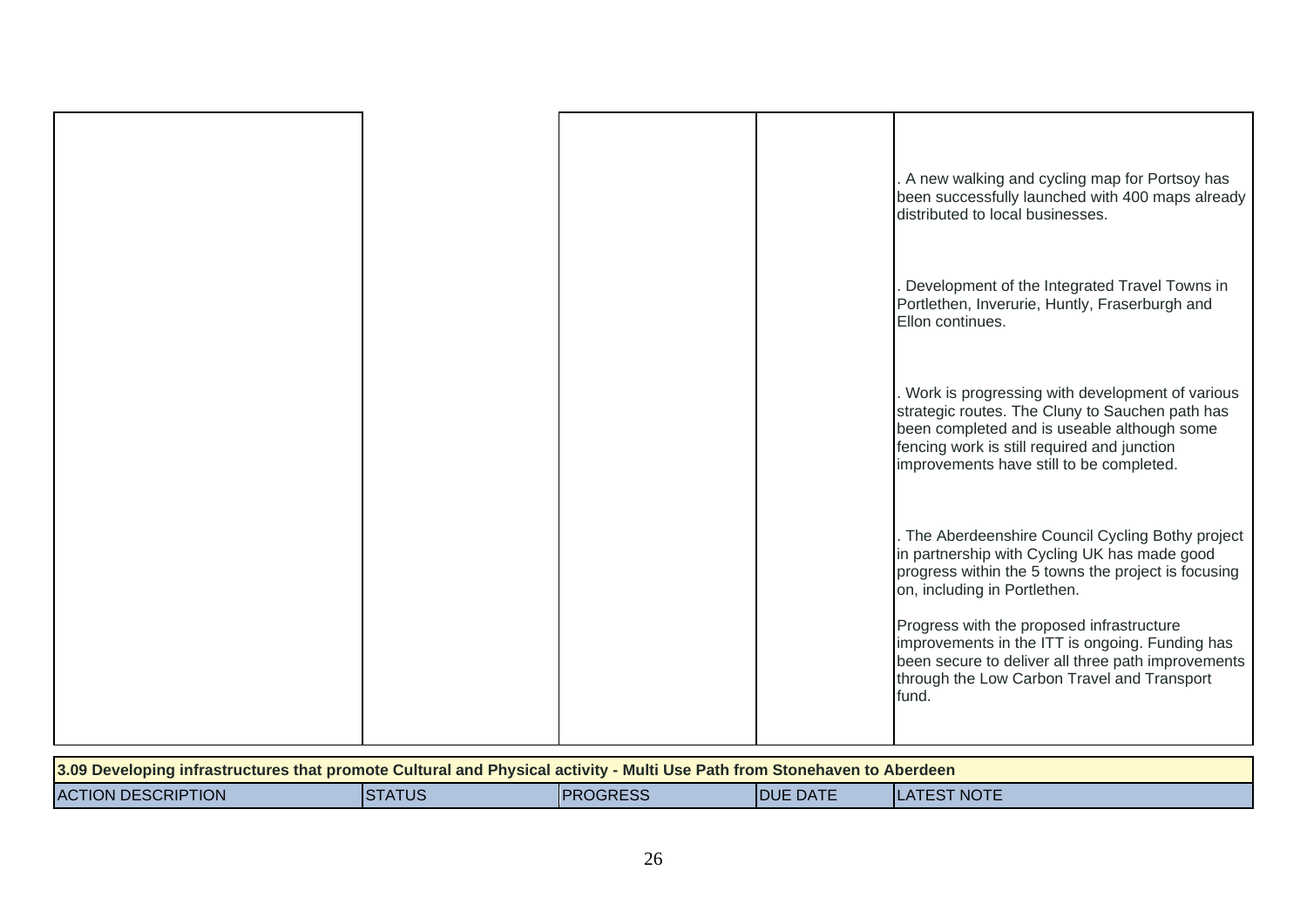| Developing infrastructures that promote<br>Cultural and Physical activity - Multi Use<br>Path from Stonehaven to Aberdeen | In Progress | 20% | 31-Mar-2023 | Work continues to develop the preferred route on<br>the section of the route between Marywell and<br>Portlethen. |
|---------------------------------------------------------------------------------------------------------------------------|-------------|-----|-------------|------------------------------------------------------------------------------------------------------------------|
|                                                                                                                           |             |     |             | Consultants have been engaged to develop the<br>designs.                                                         |

| 3.10 Staff delivering cultural and physical activities in a range of locations in smaller settlements i.e. Inverbervie and Johnshaven |                |                  |                  |                     |  |
|---------------------------------------------------------------------------------------------------------------------------------------|----------------|------------------|------------------|---------------------|--|
| <b>ACTION DESCRIPTION</b>                                                                                                             | <b>ISTATUS</b> | <b>IPROGRESS</b> | <b>IDUE DATE</b> | <b>ILATEST NOTE</b> |  |
| Develop flexible staff infrastructures that<br>facilitate delivery of activity in 'spoke'<br>locations -                              | In Progress    | $0\%$            | 31-Dec-2022      |                     |  |

| 3.11 Undertake Path upgrades to the coastal path at Portlethen, Newtonhill, Muchalls and Stonehaven  |             |                  |                  |                                                                                                                                                                                                                            |  |  |
|------------------------------------------------------------------------------------------------------|-------------|------------------|------------------|----------------------------------------------------------------------------------------------------------------------------------------------------------------------------------------------------------------------------|--|--|
| <b>ACTION DESCRIPTION</b>                                                                            | ISTATUS     | <b>IPROGRESS</b> | <b>IDUE DATE</b> | ILATEST NOTE                                                                                                                                                                                                               |  |  |
| Undertake Path upgrades to the coastal<br>path at Portlethen, Newtonhill, Muchalls<br>and Stonehaven | In Progress | 50%              | 31-Mar-2022      | Works have been completed at Newtonhill (2)<br>sections of path) and 1 section of path at Muchalls.<br>Discussions with landowners continue on 1 further<br>path at Muchalls. Works at Stonehaven yet to be<br>progressed. |  |  |

**3.12 Countryside Rangers to deliver public, community group and school sessions to raise awareness, understanding and care of our natural and cultural heritage environment**

| <b>ACTION DESCRIPTION</b>                                                                                                                                                          | ISTATUS     | <b>IPROGRESS</b> | <b>IDUE DATE</b> | <b>ILATEST NOTE</b>                                             |
|------------------------------------------------------------------------------------------------------------------------------------------------------------------------------------|-------------|------------------|------------------|-----------------------------------------------------------------|
| Countryside Rangers to deliver public,<br>community group and school sessions to<br>raise awareness, understanding and care<br>of our natural and cultural heritage<br>environment | In Progress | 25%              | 31-Mar-2022      | Number of sessions delivered 1 April - 30<br>September 2021: 25 |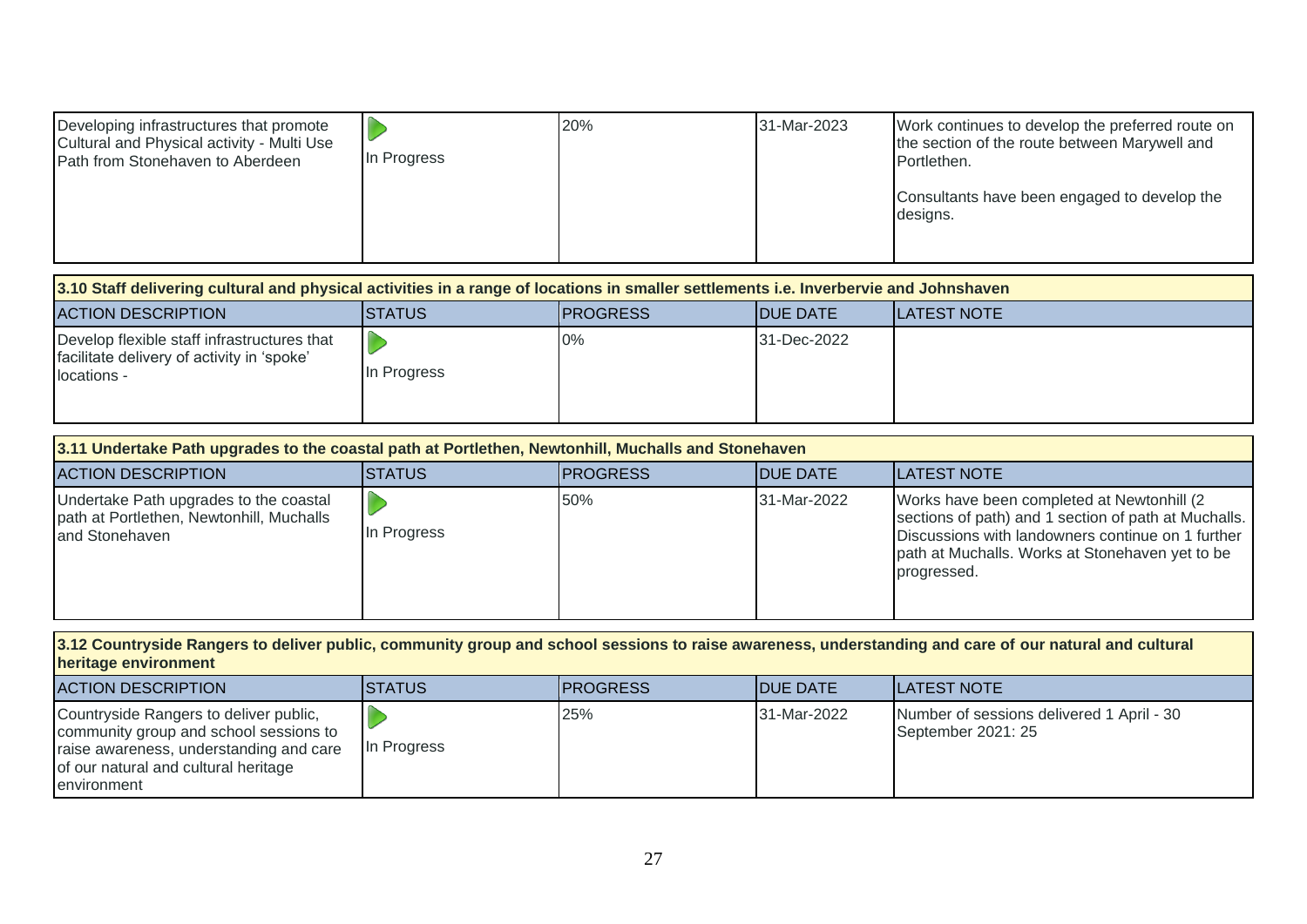| 3.13 Wide Area Network programme implementation                                                                                                        |                |                  |                  |                                                                                                                                                                                                                                     |  |  |
|--------------------------------------------------------------------------------------------------------------------------------------------------------|----------------|------------------|------------------|-------------------------------------------------------------------------------------------------------------------------------------------------------------------------------------------------------------------------------------|--|--|
| <b>ACTION DESCRIPTION</b>                                                                                                                              | <b>STATUS</b>  | <b>PROGRESS</b>  | <b>DUE DATE</b>  | ILATEST NOTE                                                                                                                                                                                                                        |  |  |
| Engaging effectively with customers and<br>residents to provide the best services -<br>Wide Area Network programme<br>implementation                   | In Progress    | 70%              | 30-Apr-2022      | Programme to upgrade network capacity to council<br>buildings began at the start of this reporting period.<br>70% of buildings were upgraded during the period.<br>The remaining 30% are expected to be completed<br>by 01/04/2022. |  |  |
| 3.14 City Region Deal full fibre rollout - Engaging effectively with customers and residents of Portlethen and Stonehaven to provide the best services |                |                  |                  |                                                                                                                                                                                                                                     |  |  |
| <b>ACTION DESCRIPTION</b>                                                                                                                              | <b>ISTATUS</b> | <b>IPROGRESS</b> | <b>IDUE DATE</b> | <b>ILATEST NOTE</b>                                                                                                                                                                                                                 |  |  |

| <b>ACTION DESCRIPTION</b>                                                                                                                                  | ISTATUS      | <b>IPROGRESS</b> | <b>IDUE DATE</b> | ILATEST NOTE |
|------------------------------------------------------------------------------------------------------------------------------------------------------------|--------------|------------------|------------------|--------------|
| City Region Deal full fibre rollout - Engaging<br>effectively with customers and residents of<br>Portlethen and Stonehaven to provide the<br>best services | IIn Progress | 0%               | 30-Apr-2022      |              |

| 3.15 Workspace priority (Carlton House/ Viewmount) - making best use of building space                                                                                                                    |                |                  |                  |                     |  |
|-----------------------------------------------------------------------------------------------------------------------------------------------------------------------------------------------------------|----------------|------------------|------------------|---------------------|--|
| <b>ACTION DESCRIPTION</b>                                                                                                                                                                                 | <b>ISTATUS</b> | <b>IPROGRESS</b> | <b>IDUE DATE</b> | <b>ILATEST NOTE</b> |  |
| Workspace priority (Carlton House/<br>Viewmount - map out where staff are based<br>and what are the critical needs and how<br>this will fit with building provision. Further<br>promotion of home working | Overdue        | $0\%$            | 31-Oct-2021      |                     |  |

| 3.16 Develop and deliver a programme of harbour maintenance works each year                                                                                                                                                                                             |                |                  |                  |              |
|-------------------------------------------------------------------------------------------------------------------------------------------------------------------------------------------------------------------------------------------------------------------------|----------------|------------------|------------------|--------------|
| <b>ACTION DESCRIPTION</b>                                                                                                                                                                                                                                               | <b>ISTATUS</b> | <b>IPROGRESS</b> | <b>IDUE DATE</b> | ILATEST NOTE |
| Develop and deliver a programme of<br>harbour maintenance works each year. The<br>revenue funded programme will consist of<br>primarily maintenance activities, with capital<br>projects funded by the Harbours, Coast &<br>Flooding capital rolling programme, subject | In Progress    | 0%               | 31-Mar-2023      |              |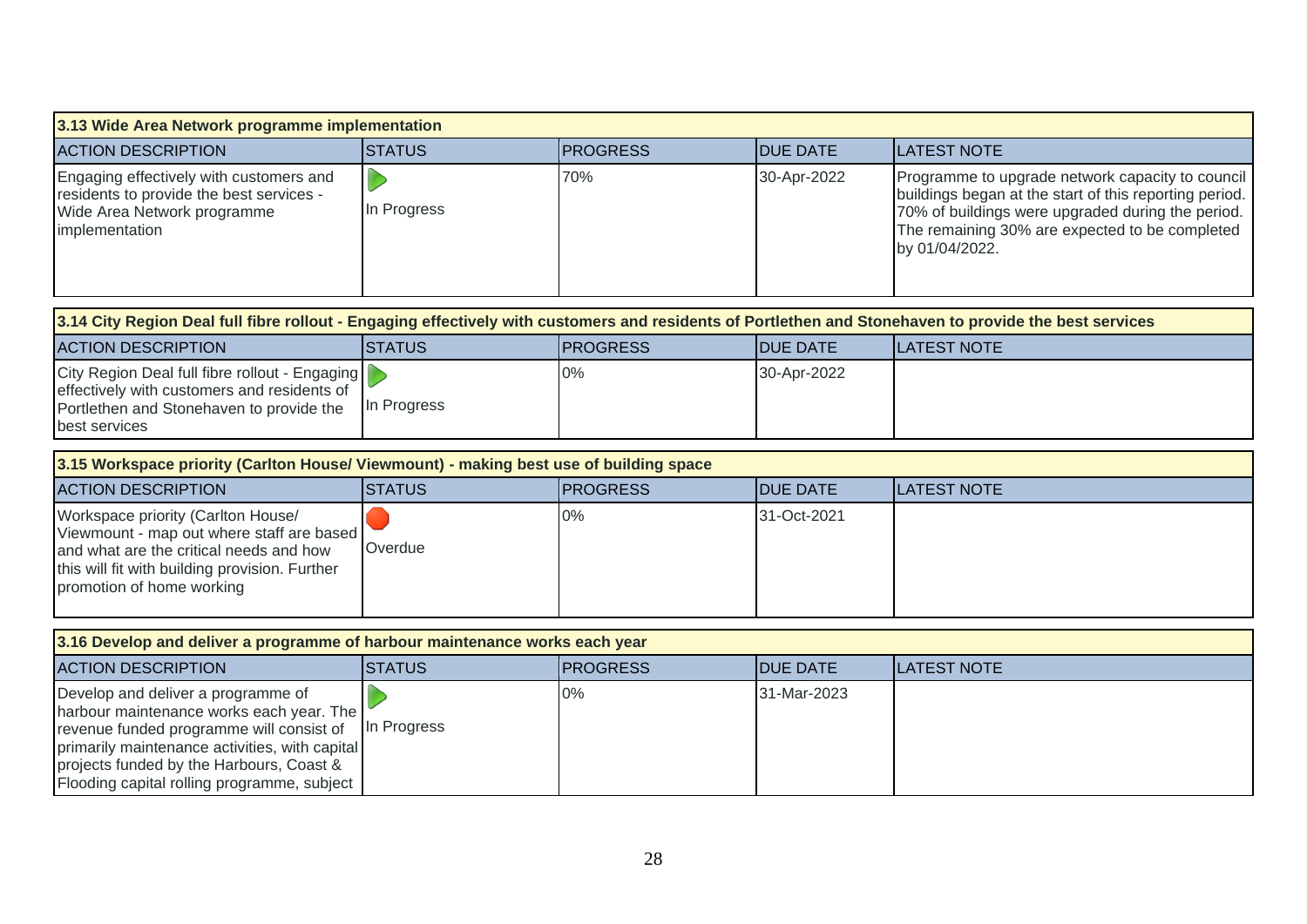| to available budget.                                                                                                                                                                                                    |               |                 |                 |                                                                                                                                                                                                                                                                                                                                                                                                                                                                                                                                                                                                                                                                                                                                                                                                                                                                                                 |  |  |
|-------------------------------------------------------------------------------------------------------------------------------------------------------------------------------------------------------------------------|---------------|-----------------|-----------------|-------------------------------------------------------------------------------------------------------------------------------------------------------------------------------------------------------------------------------------------------------------------------------------------------------------------------------------------------------------------------------------------------------------------------------------------------------------------------------------------------------------------------------------------------------------------------------------------------------------------------------------------------------------------------------------------------------------------------------------------------------------------------------------------------------------------------------------------------------------------------------------------------|--|--|
| 3.17 Stonehaven Harbour Sheet Piles Refurbishment                                                                                                                                                                       |               |                 |                 |                                                                                                                                                                                                                                                                                                                                                                                                                                                                                                                                                                                                                                                                                                                                                                                                                                                                                                 |  |  |
| <b>ACTION DESCRIPTION</b>                                                                                                                                                                                               | <b>STATUS</b> | <b>PROGRESS</b> | <b>DUE DATE</b> | <b>LATEST NOTE</b>                                                                                                                                                                                                                                                                                                                                                                                                                                                                                                                                                                                                                                                                                                                                                                                                                                                                              |  |  |
| Stonehaven Sheet Piles Refurbishment -<br>oversee the development of tender<br>documentation procurement process and<br>ensure works carried out by the appointed<br>contractor are in accordance with the<br>contract. | Overdue       | 20%             | 30-Sep-2021     | Tenders issued end November 2021. Tenders to<br>be returned 10 January 2022. The contract begins<br>31 January 2022. Works begin on site April 2022.                                                                                                                                                                                                                                                                                                                                                                                                                                                                                                                                                                                                                                                                                                                                            |  |  |
| 3.18 Stonehaven flood protection scheme- progress with construction works                                                                                                                                               |               |                 |                 |                                                                                                                                                                                                                                                                                                                                                                                                                                                                                                                                                                                                                                                                                                                                                                                                                                                                                                 |  |  |
| <b>ACTION DESCRIPTION</b>                                                                                                                                                                                               | <b>STATUS</b> | <b>PROGRESS</b> | <b>DUE DATE</b> | <b>LATEST NOTE</b>                                                                                                                                                                                                                                                                                                                                                                                                                                                                                                                                                                                                                                                                                                                                                                                                                                                                              |  |  |
| Stonehaven flood protection works -<br>progress with construction works                                                                                                                                                 | In Progress   | 75%             | 31-Mar-2023     | Beach Bridge to Bridgefield Bridge (Zone 4A).<br>Beach area nearing completion. Bridge is<br>complete, landscaping complete, surfacing<br>complete. Air Valve and kiosk to be installed<br>adjacent to the bridge.<br>The bollards restricting vehicle access over the<br>bridge have been removed to allow the Trishaws to<br>access the bridge area. This is being monitored for<br>misuse as the Bridge is not designed to take<br>vehicle loading. To date, no issues reported.<br>Pumping station - the pumps are currently being<br>commissioned and the electrical supply installed.<br>This will not be brought into use until all defects on<br>the system have been addressed.<br>Bridgefield Bridge to White Bridge (Zone 1B). This<br>area is currently under construction. The piling<br>work on the north side is complete. The<br>subcontractor will be working to construct the |  |  |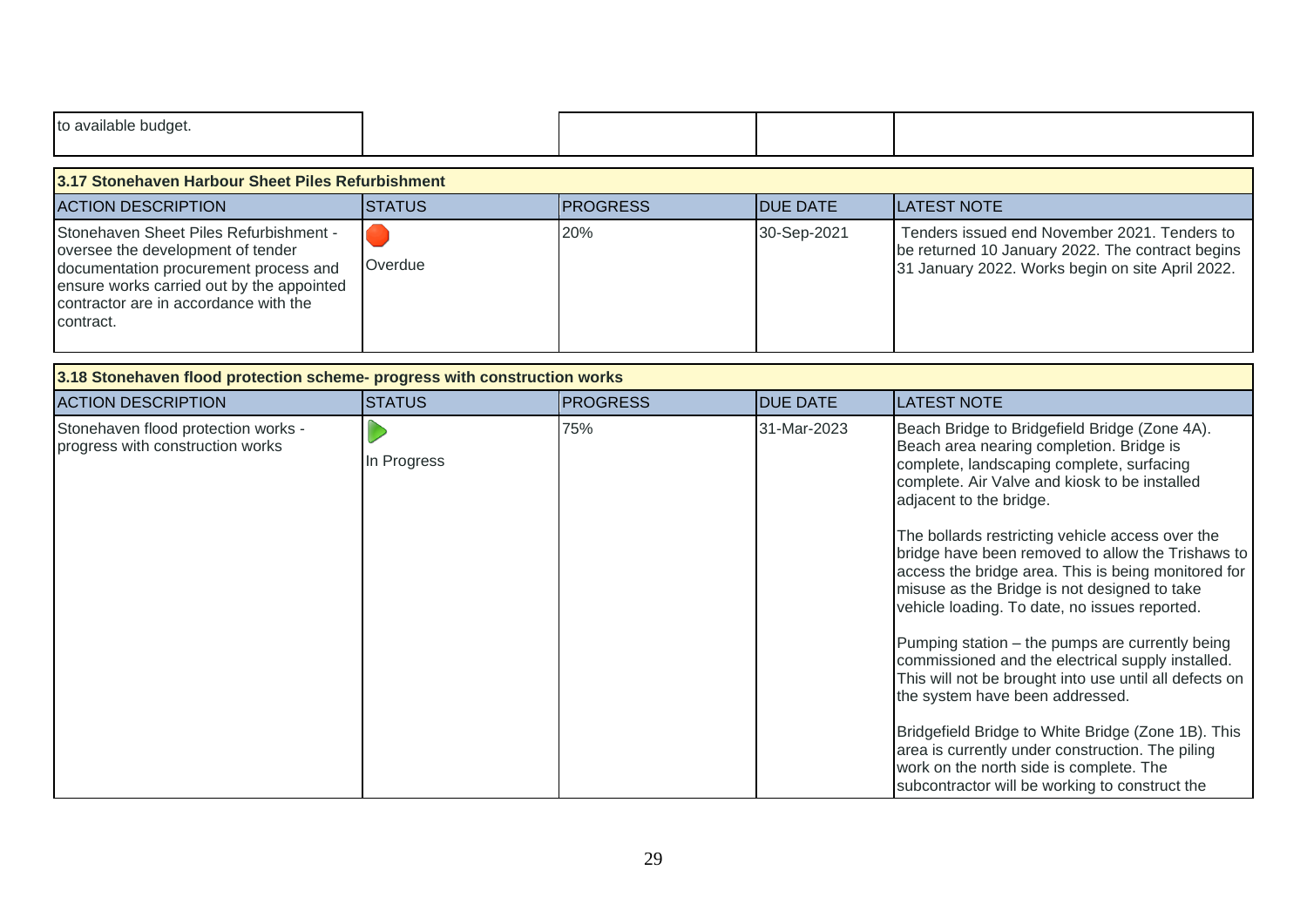|  |  | culvert that is below the gardens in this area, the<br>floodwalls on both sides of the river, and the<br>reinstatement of the White Bridge.                                                                                                                                                                                                                                            |
|--|--|----------------------------------------------------------------------------------------------------------------------------------------------------------------------------------------------------------------------------------------------------------------------------------------------------------------------------------------------------------------------------------------|
|  |  | The White bridge has been refurbished and is<br>being stored until this can be installed. Due to<br>access restrictions for construction vehicles into<br>the 1B area, the bridge cannot be constructed until<br>most of the works are finished.                                                                                                                                       |
|  |  | White Bridge to Green Bridge (Zones 1C & 1D)<br>Works on the South side, (adjacent to Abbeyfield<br>nursing home) is substantially complete. The flood<br>gates have been brought into operation on a few<br>occasions.                                                                                                                                                                |
|  |  | North Side - works on Carron Terrace complete,<br>with minor landscaping and environmental works to<br>take place in the river.                                                                                                                                                                                                                                                        |
|  |  | The new fully accessible, Green Bridge is now<br>operational, the bollards in front of the bridge are to<br>stop vehicles from accidentally accessing the<br>bridge as it is not designed for vehicle loading.                                                                                                                                                                         |
|  |  | Landscaped area downstream of the Green Bridge<br>- this area is nearing completion with a few<br>benches to be installed at this location. The<br>Stonehaven Men's Shed have been commissioned<br>to build a new bench to replace one from Carron<br>Terrace, which had rotted and was unable to<br>repair. The original bench was donated to the town<br>by the Angling Association. |
|  |  | Green Bridge to Red Bridge (Zone 1E). This area<br>is nearing completion with minor areas of fencing<br>to be installed and some planting to be remediated.<br>The stone copes on the bridge abutment also have                                                                                                                                                                        |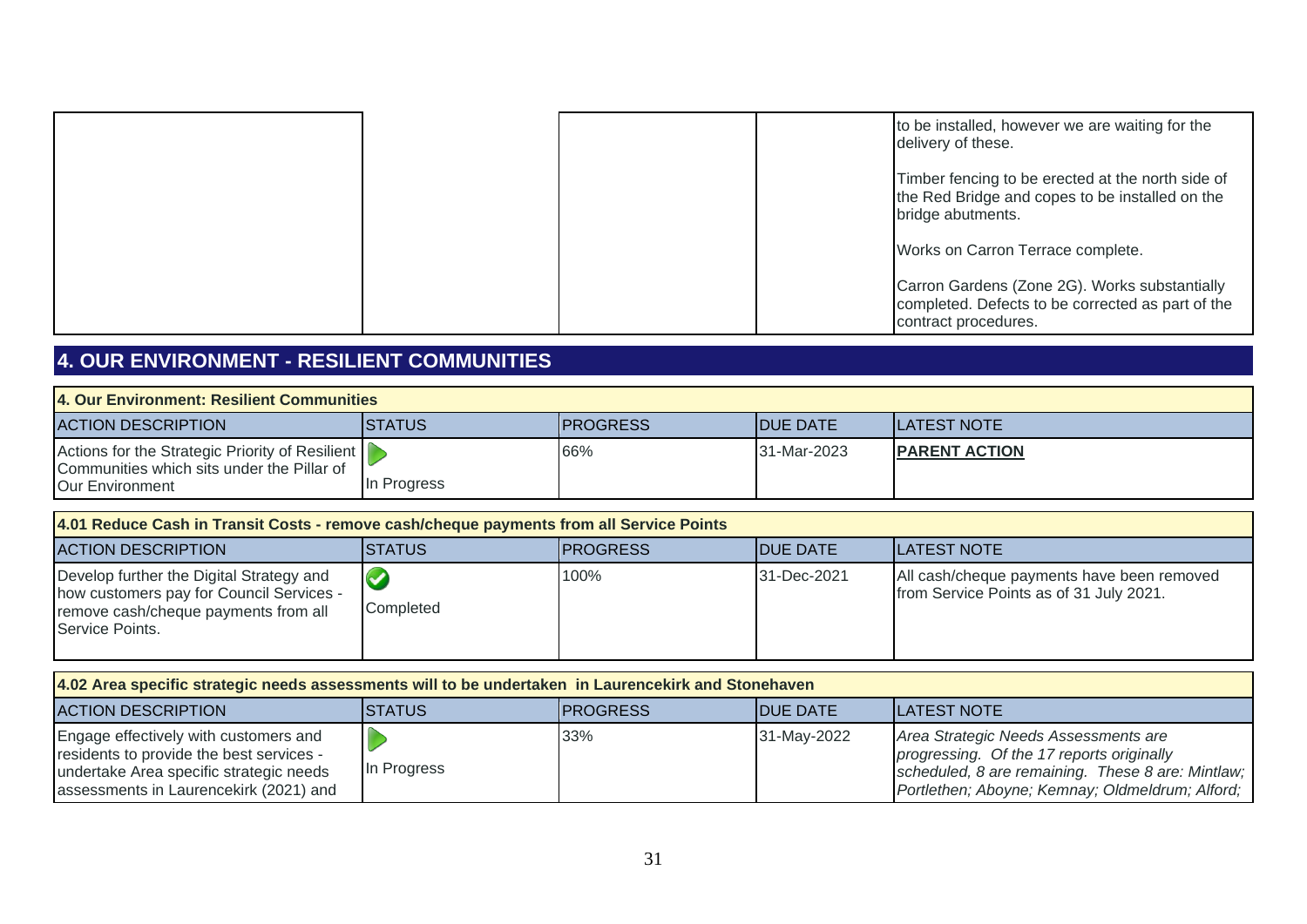| nuunto and womboma |  |  |
|--------------------|--|--|
|                    |  |  |

- 4.3 There are no staffing or financial implications arising directly from this report.
- 4.4 An integrated impact assessment has been carried out at the screening stage (IIA-000260) and no further detailed assessments are required. This report is a high-level planning document and does not have any differential impact on any of the protected characteristics. Any service changes made as a result of this plan will be subject to separate reporting and integrated impact assessments carried out as appropriate.
- No risks have been identified as relevant to this matter on a Corporate or  $4.5$ Directorate Level 7KHHWAMAMHOMM Corporate Risk Register2021 (aberdeenshire.gov.uk) and Business Services Directorate Risk Register (aberdeenshire.gov.uk)

#### $\overline{5}$ 86

 $5.1$ The Head of Finance and Monitoring Officer within Business Services have been consulted in the preparation of this report and are satisfied that the report complies with the Scheme of Governance and relevant legislation 5.2. The Committee is able to consider and approve this item in terms of Section B.1.1 of the List of Committee Powers in Part 2A of the Scheme of Governance as it may determine any matter that is specific to their Area not otherwise properly delegated to any other Committee.

**KW**  $\mathbf d$ 

#### **HME**

Report prepared by: - Emma Storey, Area Committee Officer Date 27 January 2022

### 琳

Appendix 1  $\pm$  Mid-Year Progress on Projects/Actions (April 2021-September 2021)